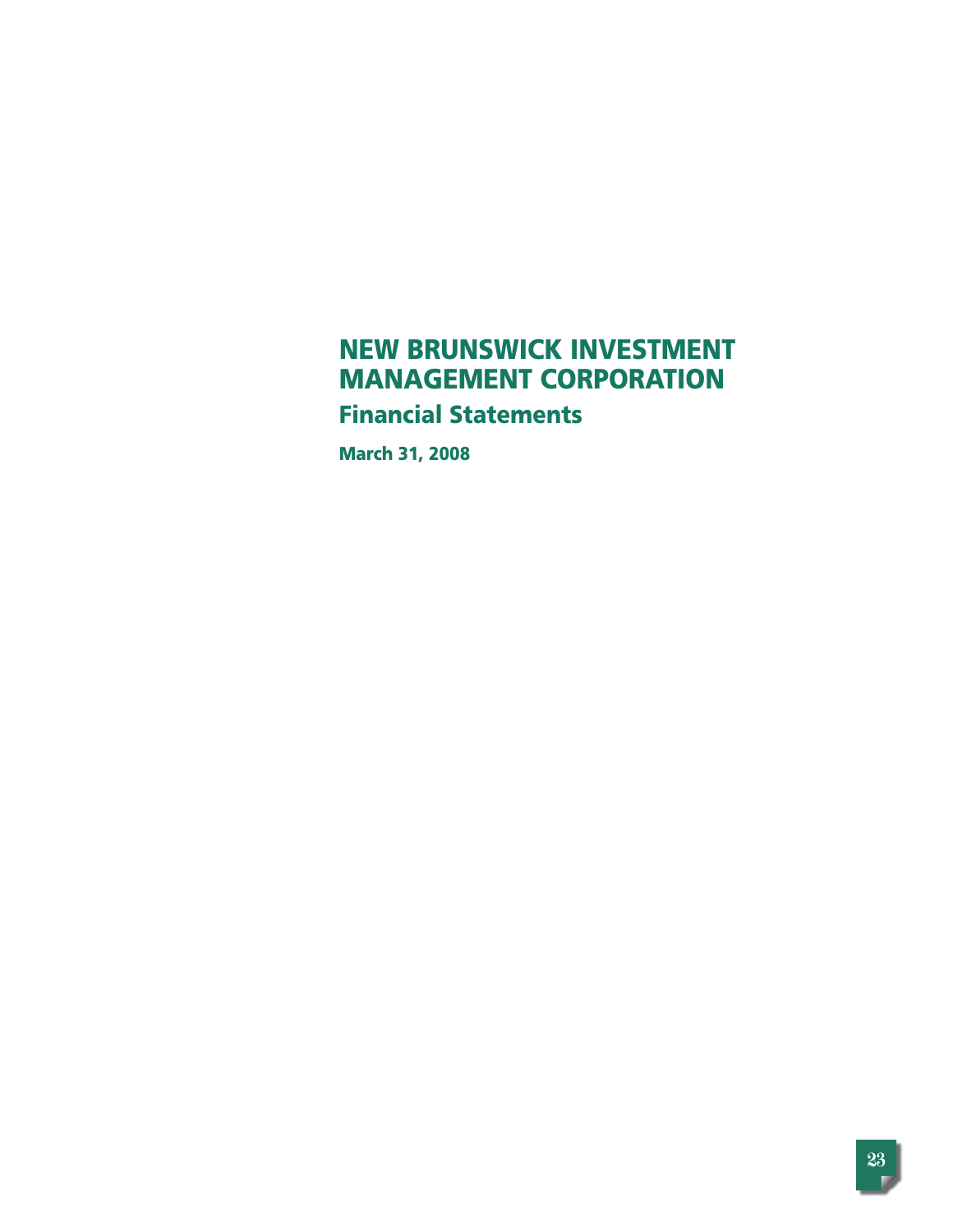## **MANAGEMENT'S RESPONSIBILITY FOR FINANCIAL STATEMENTS**

The financial statements of New Brunswick Investment Management Corporation are the responsibility of management. They have been approved by the Board of Directors.

Management prepared the financial statements in accordance with generally accepted accounting principles.

The New Brunswick Investment Management Corporation maintains books of account, systems of information and systems of financial and management control which provide reasonable assurance that accurate financial information is available, that assets are protected and that resources are managed efficiently.

The Board of Directors oversees financial reporting through its Audit Committee. The committee reviews matters related to accounting, auditing, internal control systems, the financial statements and report of the external auditors.

*Jan Imeson,CA* Chief Financial Officer

*John A. Sinclair* President and Chief Executive Officer

## **AUDITORS' REPORT To the Directors of New Brunswick Investment Management Corporation**

We have audited the statement of financial position of New Brunswick Investment Management Corporation as at March 31, 2008 and the statement of operations and changes in net assets for the year then ended. These financial statements are the responsibility of the Corporation's management. Our responsibility is to express an opinion on these financial statements based on our audit.

We conducted our audit in accordance with Canadian generally accepted auditing standards. Those standards require that we plan and perform an audit to obtain reasonable assurance whether the financial statements are free of material misstatement. An audit includes examining, on a test basis, evidence supporting the amounts and disclosures in the financial statements. An audit also includes assessing the accounting principles used and significant estimates made by management, as well as evaluating the overall financial statement presentation.

In our opinion, these financial statements present fairly, in all material respects, the financial position of the Corporation as at March 31, 2008 and the results of its operations and changes in net assets and its cash flows for the year then ended in accordance with Canadian generally accepted accounting principles.

KPMG LLP

Chartered Accountants



Fredericton, NB, Canada May 16, 2008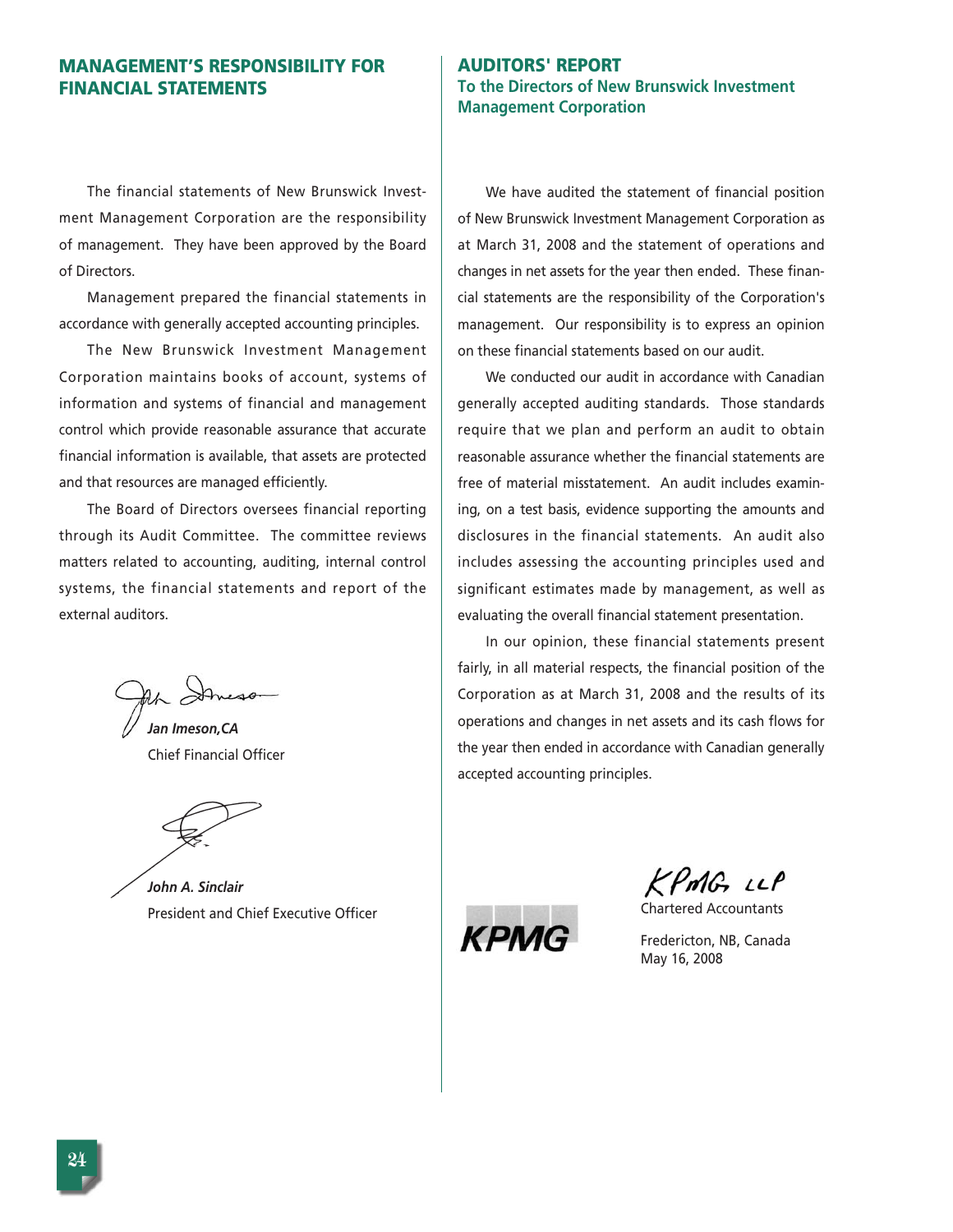## **NEW BRUNSWICK INVESTMENT MANAGEMENT CORPORATION Financial Statements**

March 31, 2008

|                                                   | Page |
|---------------------------------------------------|------|
| <b>Statement of Financial Position</b>            | 26   |
| Statement of Operations and Changes in Net Assets | 27   |
| Notes to Financial Statements                     | 78   |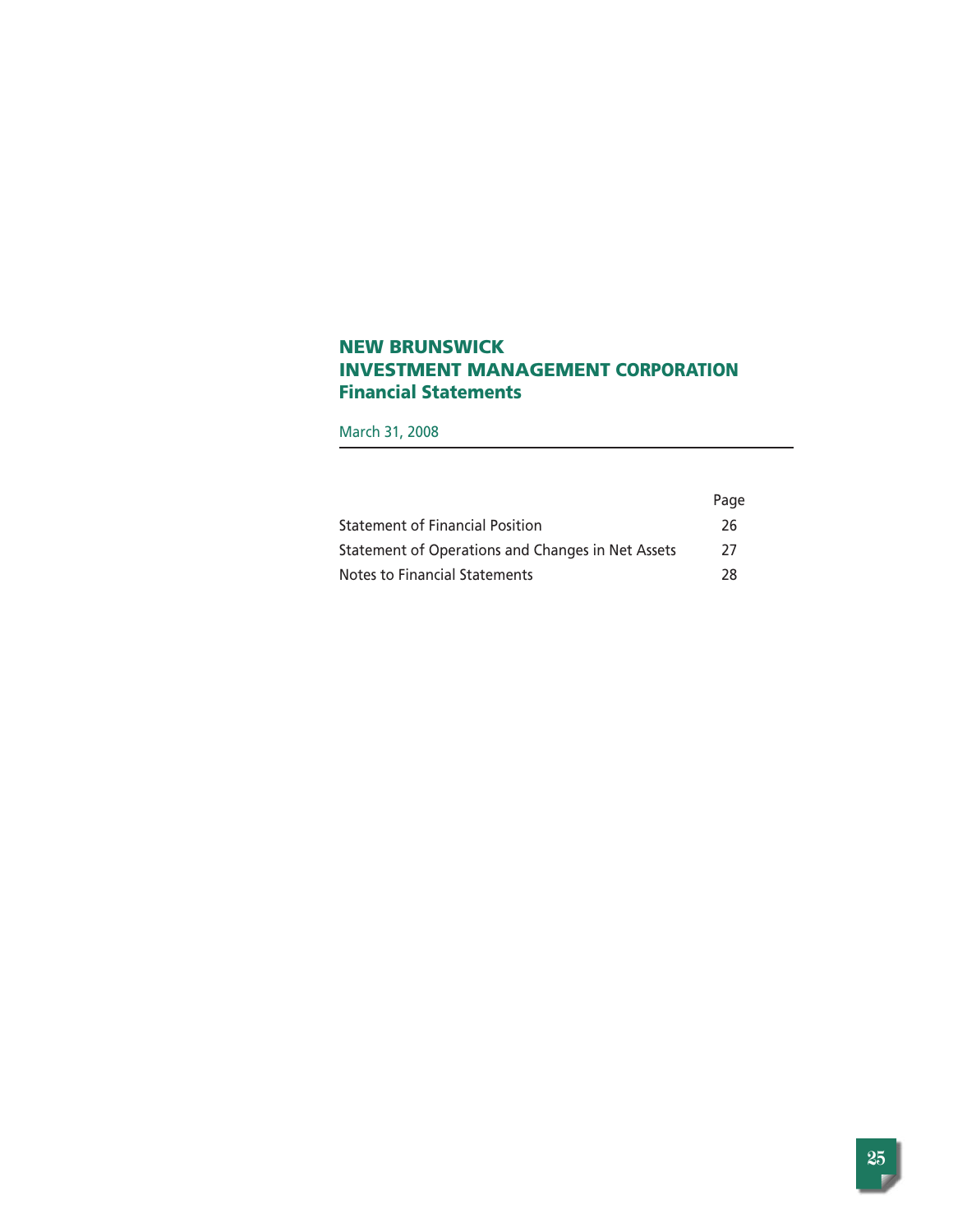|                                                                                                                                                                                       | 2008                | 2007                 |
|---------------------------------------------------------------------------------------------------------------------------------------------------------------------------------------|---------------------|----------------------|
| <b>Assets:</b>                                                                                                                                                                        |                     |                      |
| Current:                                                                                                                                                                              |                     |                      |
| Cash                                                                                                                                                                                  | \$<br>11            | \$<br>26             |
| Accounts receivable - Pension Funds                                                                                                                                                   | 3,328               | 2,900                |
| Other receivables                                                                                                                                                                     | 9                   | 7                    |
| Prepaid expenses                                                                                                                                                                      | 239                 | 244                  |
| Total current assets                                                                                                                                                                  | 3,587               | 3,177                |
| Capital assets (note 5)                                                                                                                                                               | 255                 | 218                  |
| <b>Total Assets</b>                                                                                                                                                                   | \$3,842             | \$3,395              |
| <b>Liabilities, Deferred Contributions and Net Assets:</b><br>Current:<br>Accounts payable and accrued liabilities<br>HST payable<br>Current portion of supplemental pension (note 7) | \$3,077<br>45<br>24 | \$2,609<br>134<br>24 |
| <b>Total current liabilities</b>                                                                                                                                                      | 3,146               | 2,767                |
| Supplemental pension (note 7)                                                                                                                                                         | 230                 | 254                  |
| Employee future benefits (note 8)                                                                                                                                                     | 211                 | 156                  |
| Deferred contributions related to capital assets (note 9)                                                                                                                             | 255                 | 218                  |
| Commitment (note 6)                                                                                                                                                                   |                     |                      |
| <b>Total liabilities and deferred contributions</b>                                                                                                                                   | \$3,842             | \$3,395              |
| Net assets                                                                                                                                                                            | \$                  | \$                   |

See accompanying notes to financial statements.

Alles Lepage

Chairman of the Board **President and Chief Executive Officer**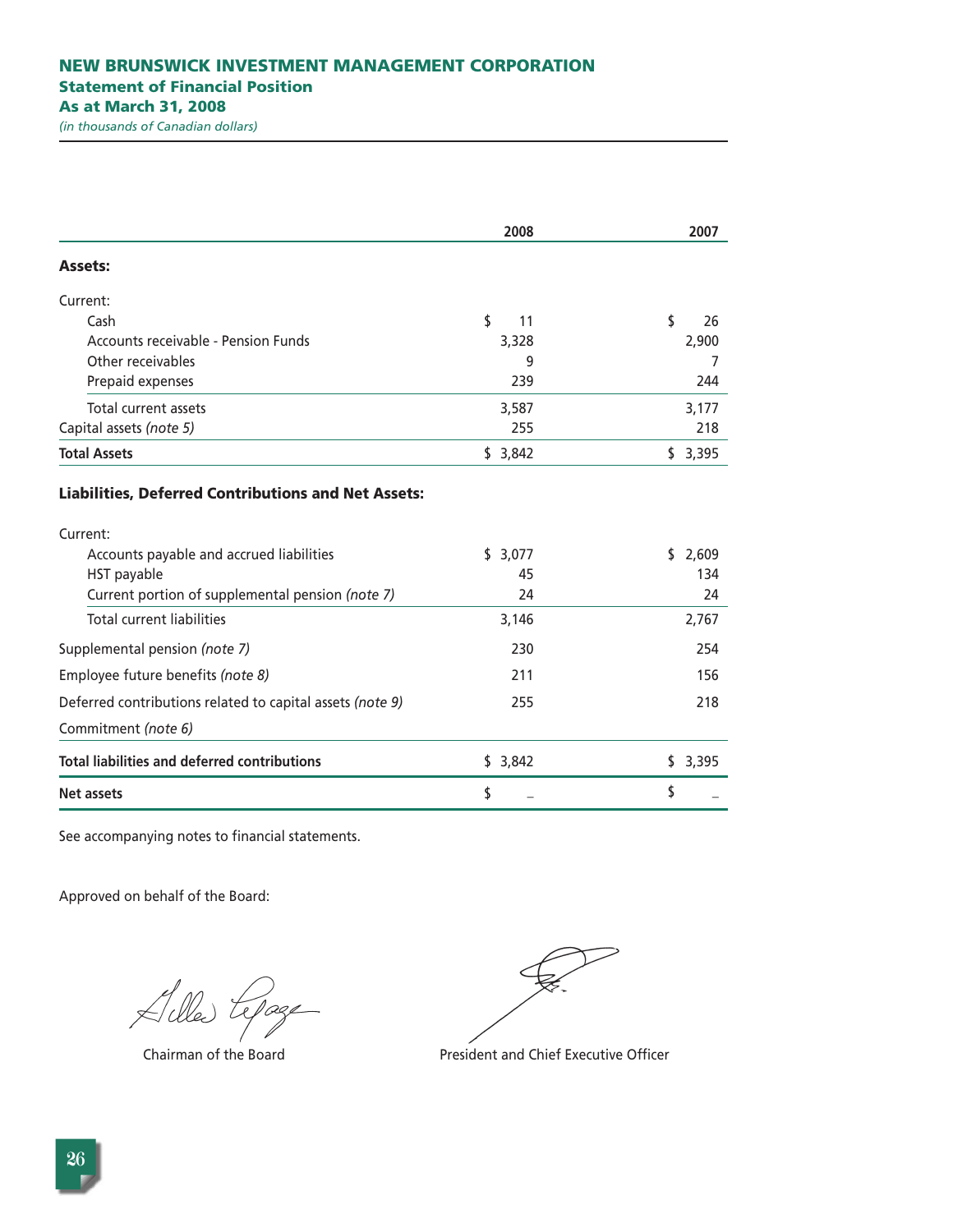## **NEW BRUNSWICK INVESTMENT MANAGEMENT CORPORATION Statement of Operations and Changes in Net Assets**

**As at March 31, 2008**

*(in thousands of Canadian dollars)*

|                                                | 2008        | 2007        |
|------------------------------------------------|-------------|-------------|
| <b>Revenue:</b>                                |             |             |
| Fees:                                          |             |             |
| <b>Public Service Superannuation Fund</b>      | \$<br>6,756 | \$<br>6,001 |
| <b>Teachers' Pension Fund</b>                  | 5,679       | 5,131       |
| Judges' Superannuation Fund                    | 41          | 37          |
| Amortization of deferred contributions related |             |             |
| to capital assets                              | 113         | 114         |
| Other                                          | 1           | 1           |
| <b>Total revenue</b>                           | 12,590      | 11,284      |
| <b>Expenses:</b>                               |             |             |
| Salaries and benefits                          | 5,390       | 4,378       |
| External management fees                       | 3,757       | 4,110       |
| Information systems                            | 1,166       | 1,085       |
| Securities custody                             | 1,019       | 461         |
| Office and business                            | 490         | 482         |
| <b>Professional services</b>                   | 376         | 389         |
| Office rent                                    | 279         | 265         |
| Amortization                                   | 113         | 114         |
| <b>Total expenses</b>                          | 12,590      | 11,284      |
| Change in net assets                           | \$          | \$          |

See accompanying notes to financial statements.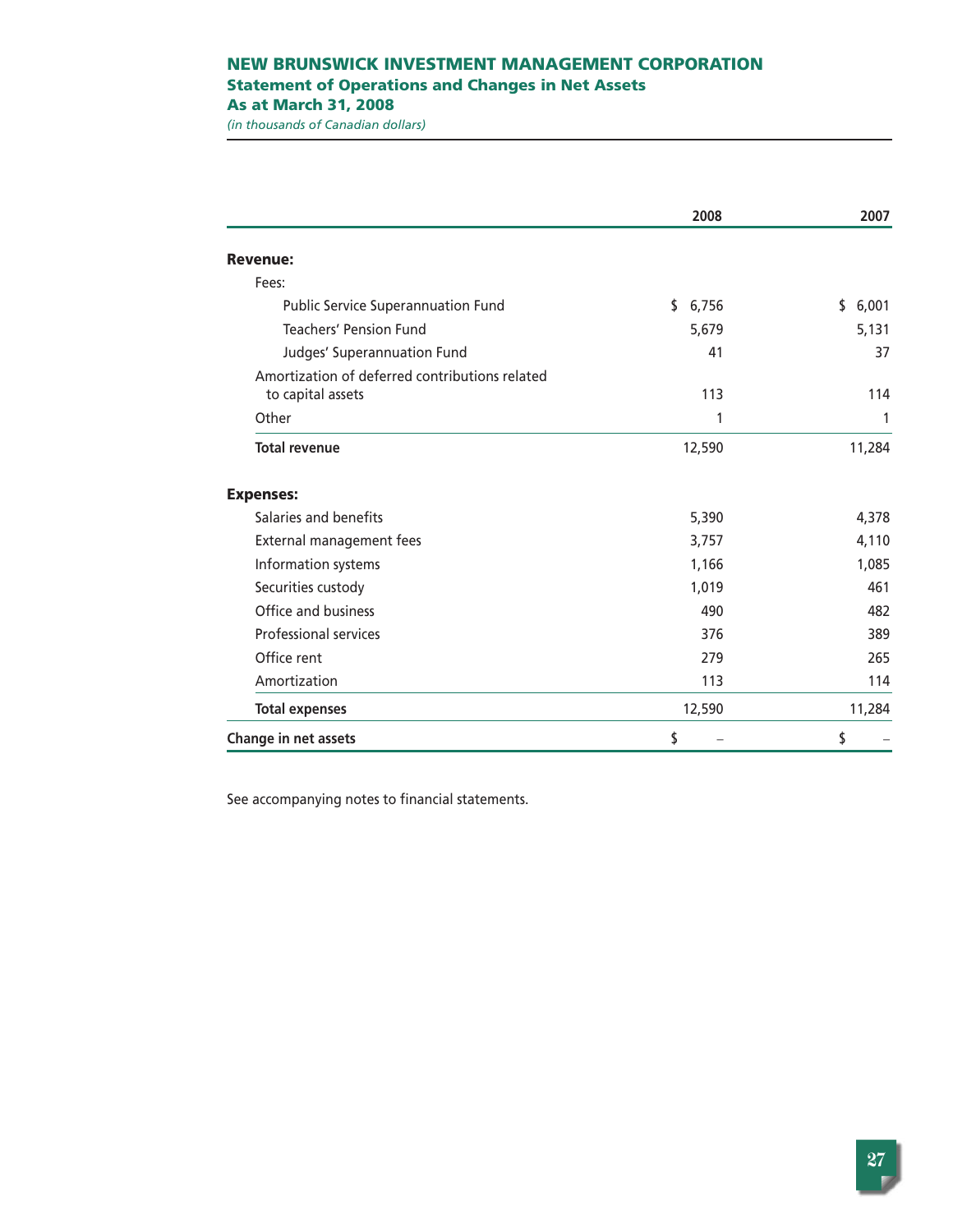#### **1. Nature of Operations**

New Brunswick Investment Management Corporation ("NBIMC") was established pursuant to the New Brunswick Investment Management Corporation Act which was proclaimed on March 11, 1996. NBIMC is a non-share capital corporation. NBIMC recovers all operating expenses and capital expenditures on a cost recovery basis. As a crown corporation, NBIMC is exempt from federal and provincial income taxes.

#### **NBIMC's legislated mandate is to:**

- Act as trustee for the Public Service Superannuation Fund, the Teachers' Pension Fund and the Judges' Superannuation Fund ("the Funds");
- Provide investment counseling services and other services for certain trust funds;
- Promote the development of the financial services industry and capital markets in the Province;
- Have regard to investment opportunities in the Province in developing its investment policies; and
- Carry out such other activities or duties as may be authorized or required by the Act or as the Lieutenant-Governor in Council may direct.

At March 31, 2008, the estimated market value of assets managed by NBIMC was \$8.7 billion (March 31, 2007 - \$8.7 billion). These assets are held in separate pooled funds unit trust entities, managed by NBIMC. NBIMC does not consolidate the financial results of the Funds or the pooled funds with these corporate financial statements.

#### **2. Significant Accounting Policies**

These financial statements have been prepared in accordance with Canadian generally accepted accounting principles.

#### **(a) Revenue recognition**

Fees for services are recognized in revenue as services are performed and collection is probable. NBIMC follows the deferral method of accounting for contributions. Contributions restricted for the purchase of capital assets are deferred and amortized into revenue on a straight-line basis at rates corresponding with amortization rates for the related capital assets.

#### **(b) Capital assets**

Capital assets are recorded at cost less accumulated amortization. Capital assets are amortized over their estimated useful lives, calculated on a straight-line basis, using the following rates:

| Computer equipment      | - 3 years                       |
|-------------------------|---------------------------------|
| Furniture and equipment | - 12.5 years                    |
| Leasehold improvements  | - over the remaining lease term |

Assets under capital lease are amortized over the estimated useful life of the assets.

Capital assets are reviewed for impairment whenever events or changes in circumstances indicate that the carrying amount of an asset may not be recoverable.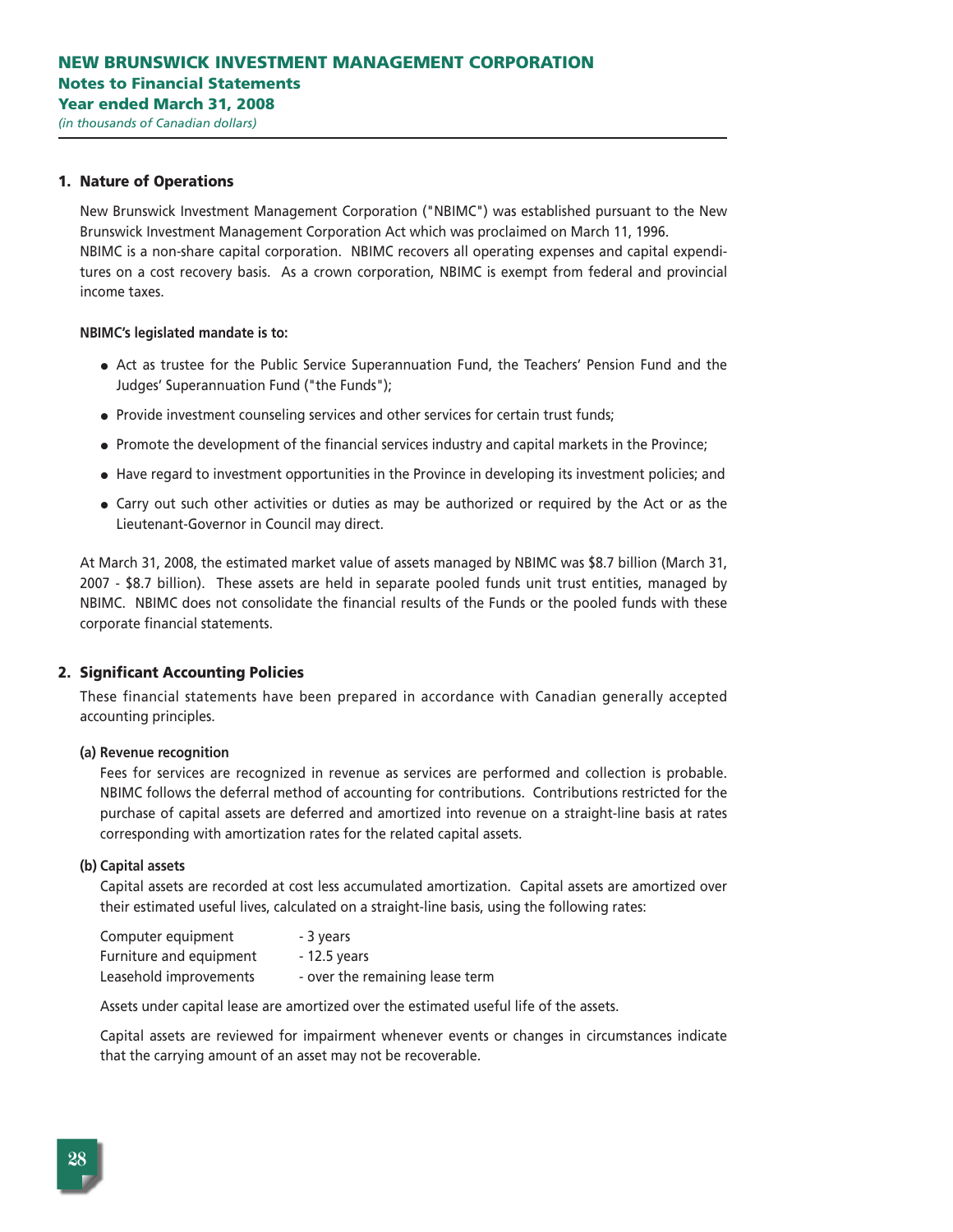**Notes to Financial Statements**

**Year ended March 31, 2008**

*(in thousands of Canadian dollars)*

## **2. Significant Accounting Policies** (cont'd)

## **(c) Comparative figures**

Certain comparative financial statement balances have been reclassified to conform to the current year's financial statement presentation.

## **(d) Statement of Cash Flows**

A statement of cash flows has not been prepared as the required cash flow information is readily apparent from the other financial statements.

## **3. Changes in Accounting Policy**

Effective April 1, 2007, NBIMC adopted the new recommendations of the Canadian Institute of Chartered Accountants (CICA) Handbook Section 3855, *Financial Instruments – Recognition and Measurement* retroactively and without restatement. This new standard, which applies to fiscal years beginning on or after October 1, 2007, provide requirements for the recognition and measurement of financial instruments.

There was no impact to NBIMC resulting from the adoption of the new standard.

## **4. Future Accounting Pronouncements**

Commencing with the fiscal year beginning April 1, 2008, NBIMC will be adopting CICA Handbook Section 3862, *Financial Instruments – Disclosures* and Section 3863, *Financial Instruments – Presentation*, which establish the disclosure and presentation standards related to financial instruments.

The impact of the adoption of the above standards is not yet known or reasonably determinable.

|                         |       |                             |     | 2008              | 2007              |
|-------------------------|-------|-----------------------------|-----|-------------------|-------------------|
|                         | Cost  | Accumulated<br>amortization |     | Net book<br>value | Net book<br>value |
| Computer equipment      | 504   | S.                          | 411 | 93                | 78                |
| Furniture and equipment | 386   |                             | 279 | 107               | 109               |
| Leasehold improvements  | 318   |                             | 263 | 55                | 31                |
|                         | 1,208 |                             | 953 | 255               | 218               |

## **5. Capital assets**

At March 31, 2008 capital assets include \$19 (2007 - \$nil) in net book value of assets under capital lease. Amortization for the year was \$4 (2007 - \$nil).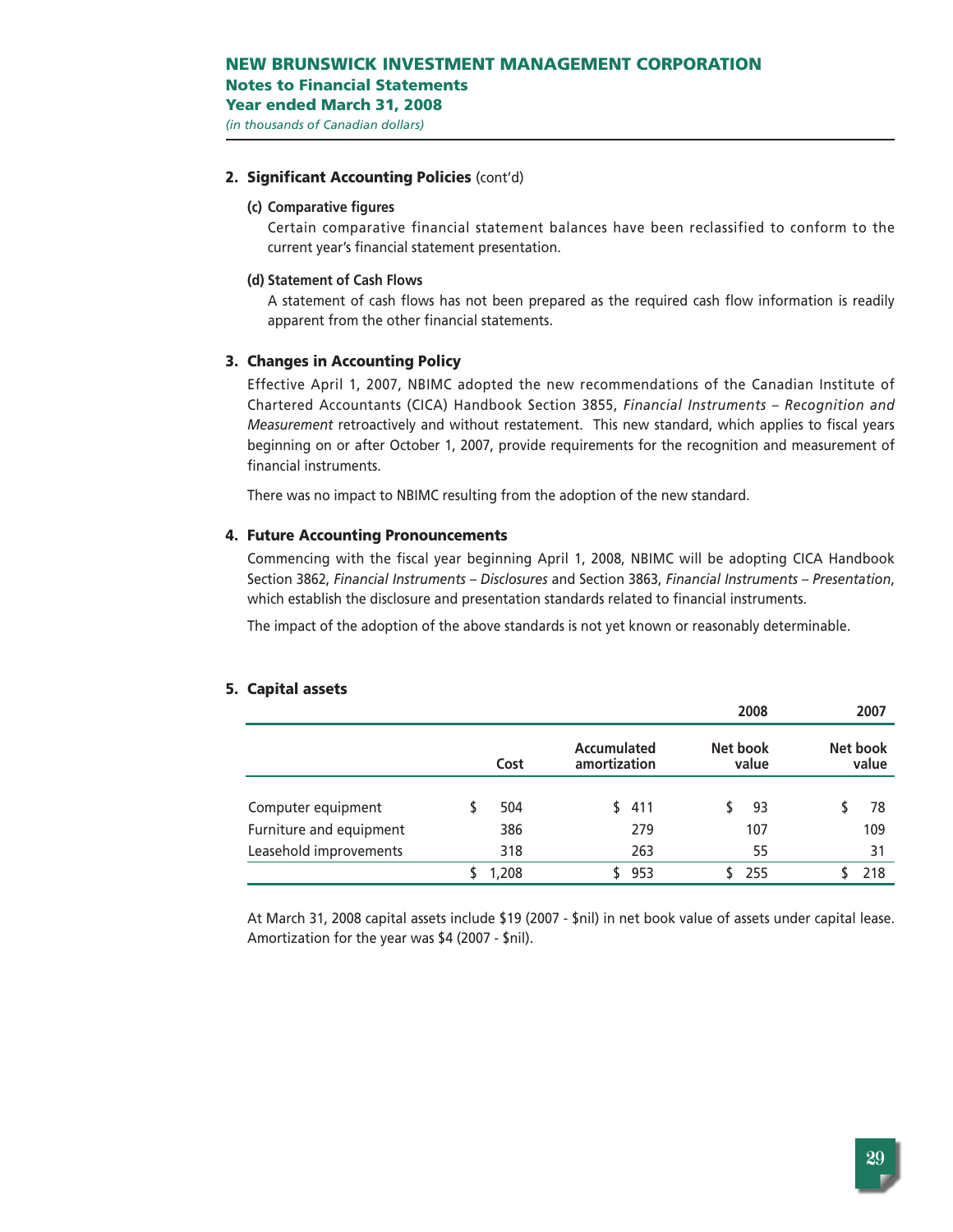#### **6. Commitments**

NBIMC leases premises and equipment under various operating leases which expire at various dates between 2009 and 2012.

Future minimum payments, by year and in aggregate, are as follows:

| 2009 | \$246 |
|------|-------|
| 2010 | 246   |
| 2011 | 246   |
| 2012 | 204   |
|      | 942   |

## **7. Supplemental Pension**

NBIMC has an estimated liability of \$254 (2007 - \$278) for special supplemental pension relating to past service awarded during 2003-2004. This amount is equivalent to the commuted value of the expected payments. The ultimate cost to NBIMC will vary based on the rise in the consumer price index and demographic factors. Changes in the expected liability are recorded in the period the change occurs. Payments to date and future payments will be received from an increase in the fees charged to the Funds.

#### **8. Employee Future Benefits**

#### **(a) Pension**

Full-time employees of NBIMC are covered by the Public Service Superannuation Plan (the "Plan") of the Province of New Brunswick. The Plan is a defined benefit multi-employer plan under which contributions are made by both NBIMC and the employees. For the year ended March 31, 2008, NBIMC expensed contributions of \$306 under the terms of the Plan (2007 - \$237). NBIMC has no direct liability or entitlement to any unfunded liability or surplus in the plan related to its current or former employees.

#### **(b) Retirement allowance**

Full-time employees of NBIMC are entitled to be paid a retirement allowance upon their retirement based upon years of service. Over the service life of its employees, NBIMC accrues the estimated future liability based upon actuarial estimates and assumptions. The accrued liability is reduced by actual payments made. This is an unfunded program with no specific assets segregated to meet the obligations when they come due.

Based upon an actuarial valuation dated March 31, 2005, NBIMC's accrued transitional obligation as of April 1, 2003 was \$118. This amount is being amortized on a straight-line basis over the estimated average remaining service life (19 years) of active employees.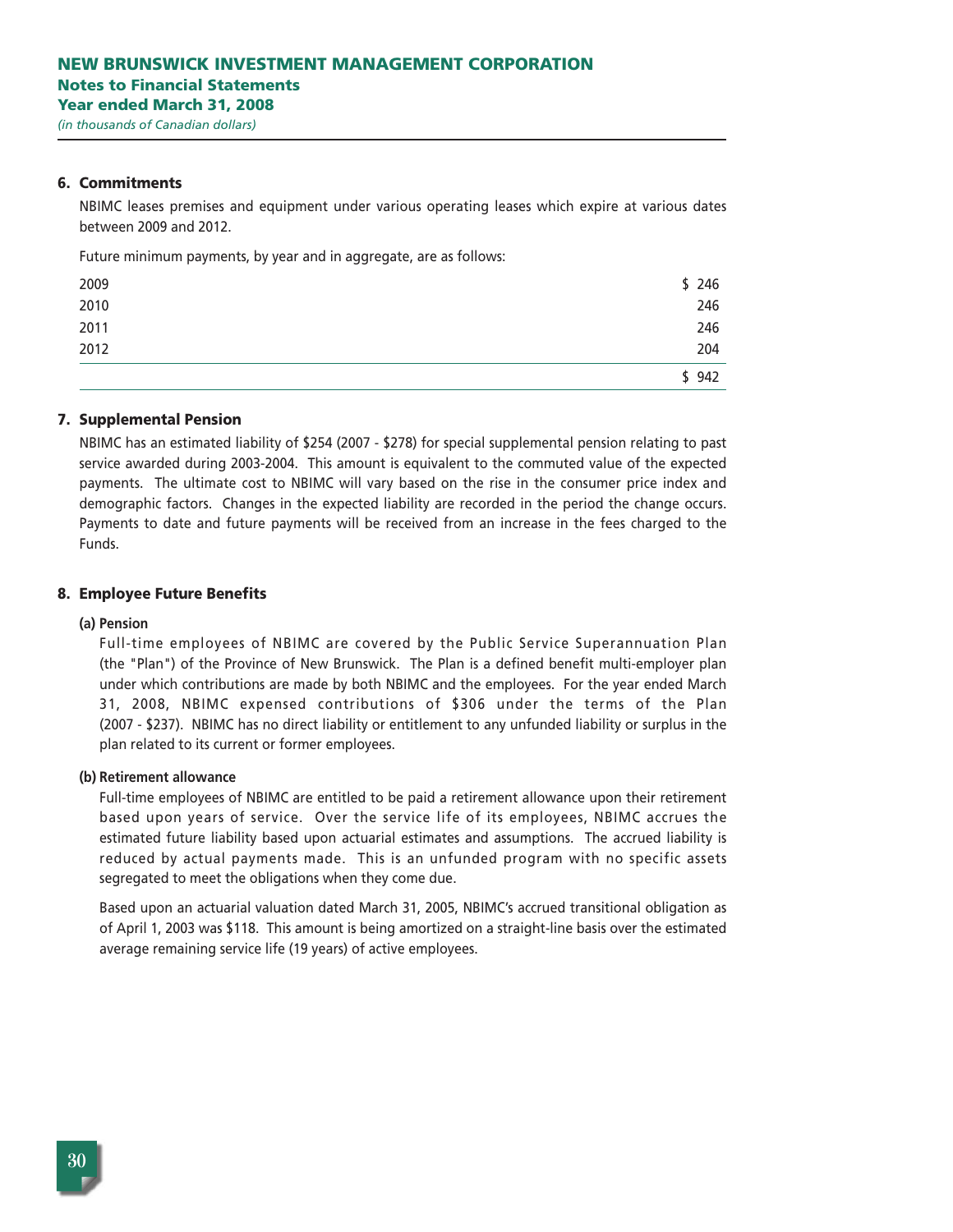## **8. Employee Future Benefits** (cont'd)

The significant assumptions are as follows:

|                           | <b>Assumptions</b>                                   |          |  |
|---------------------------|------------------------------------------------------|----------|--|
|                           | 2008                                                 | 2007     |  |
| Annual discount rate      | 5.75%                                                | 5.00%    |  |
| Annual salary increases   | $3.00\%$                                             | $3.00\%$ |  |
| Mortality                 | None                                                 | None     |  |
| Termination of employment | <b>Public Service Superannuation Plan experience</b> |          |  |
| Retirement age            | 15% at Age 57                                        |          |  |
|                           | 60% at Age 60                                        |          |  |
|                           | 25% at Age 63                                        |          |  |
| Actuarial cost method     | Projected Unit Credit pro-rated on service           |          |  |

Information on the retirement allowance obligation is as follows:

|                                     | 2008      | 2007 |
|-------------------------------------|-----------|------|
| Accrued benefit plan obligation     |           |      |
| Balance, beginning of year          | 280       | 239  |
| Current service cost                | 33        | 28   |
| Benefit payments                    | (5)       |      |
| Interest cost                       | 15        | 13   |
| <b>Actuarial loss</b>               | (24)      |      |
| Balance, end of year (unfunded)     | 299       | 280  |
| Unamortized net actuarial gain      | (2)       | (30) |
| Unamortized transitional obligation | (87)      | (94) |
| Accrued benefit liability           | 211<br>\$ | 156  |

Benefit cost recognized in the year is as follows:

|                                                | 2008       | 2007     |
|------------------------------------------------|------------|----------|
| Current service cost<br>Interest cost          | \$33<br>15 | 28<br>13 |
| Amortization:<br><b>Transitional liability</b> | 6          | 6        |
| Pension expense                                | \$54       | 47       |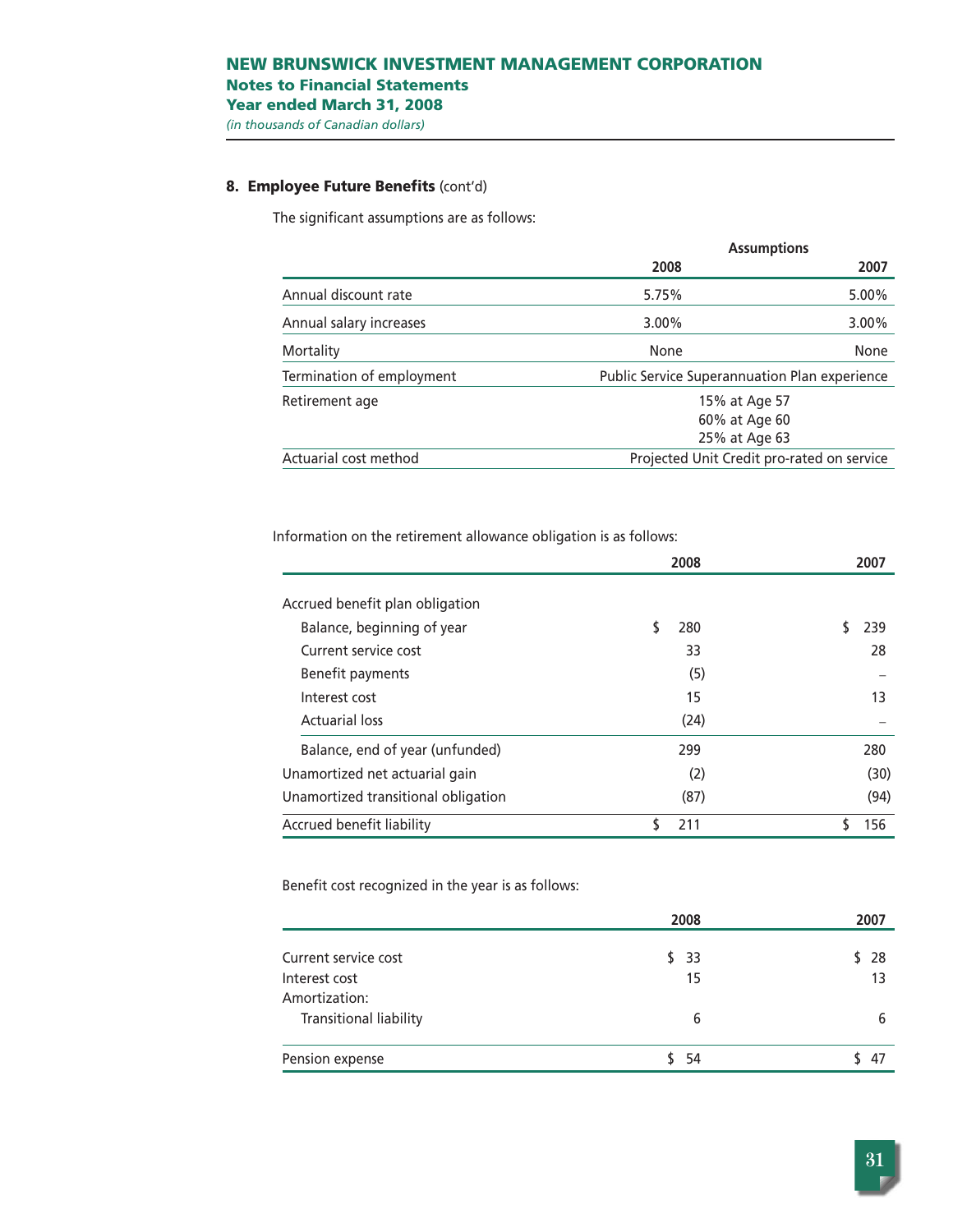|                                        | 2008  | 2007  |
|----------------------------------------|-------|-------|
| Balance, beginning of year             | \$218 | \$229 |
| Additional contributions received, net | 150   | 103   |
| Less amounts amortized to revenue      | (113) | (114) |
| Balance, end of year                   | \$255 | \$718 |

## **9. Deferred contributions related to capital assets**

#### **10.Related Party Transactions**

NBIMC is related to all Province of New Brunswick departments, agencies and crown corporations by virtue of common ownership. NBIMC obtains certain services from related parties during its normal course of operations which are recorded at the exchange amount agreed to by the parties.

Related party transactions are included in accounts payable and accrued liabilities in the amount of \$10 (2007 - \$70). NBIMC obtains certain of its telecommunications services from a department of the Province of New Brunswick. Included in operating expenses are fees in the amount of \$628 (2007 - \$552).

## **11.Fair Value of Financial Assets and Financial Liabilities**

The fair value of NBIMC's cash, accounts receivable – Pension Funds, other receivables, accounts payable and accrued liabilities and supplemental pension approximate their carrying amounts.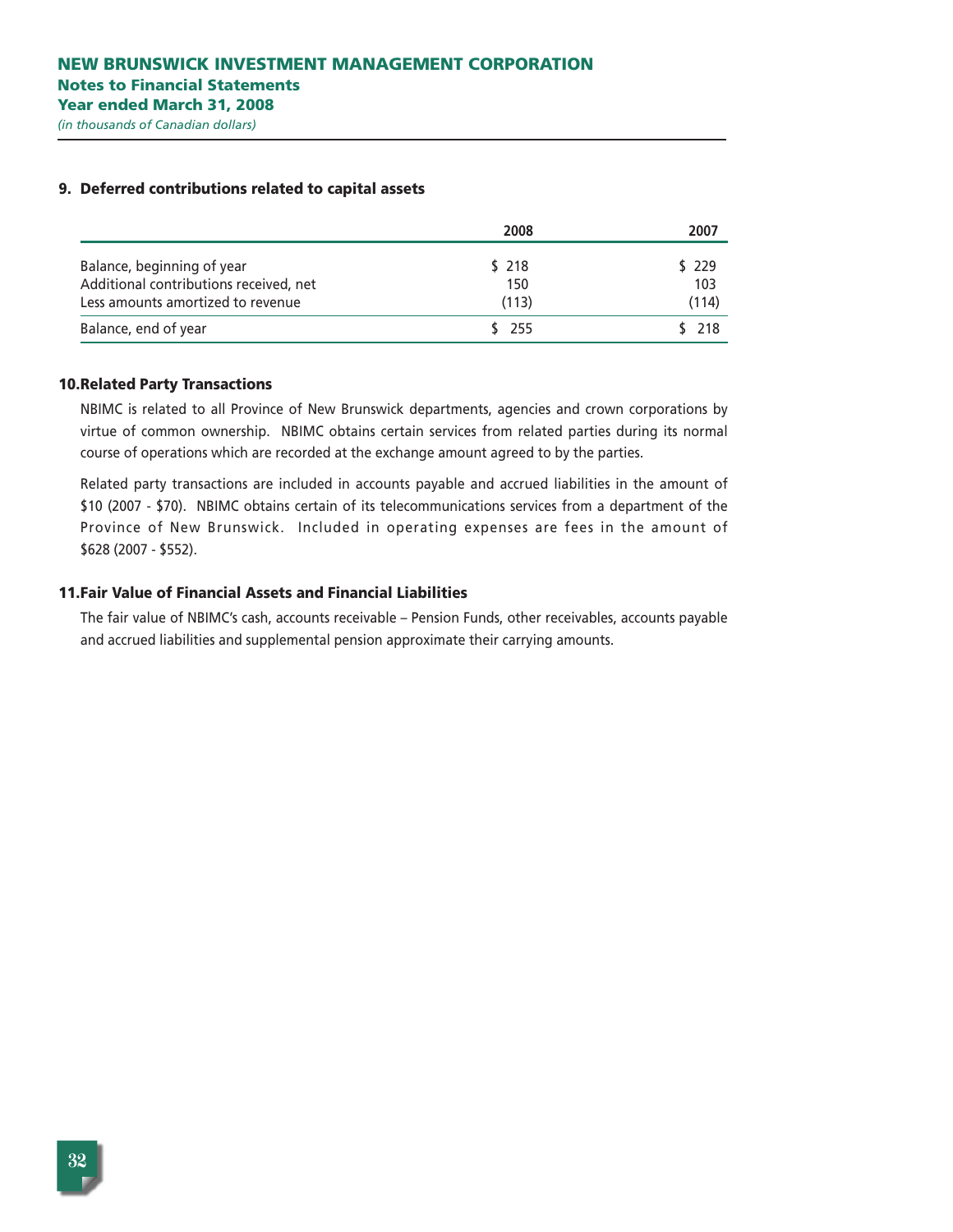## **Financial Statements of**

- Public Service Superannuation Fund
- Teachers' Pension Fund
- Judges' Superannuation Fund

Year ended March 31, 2008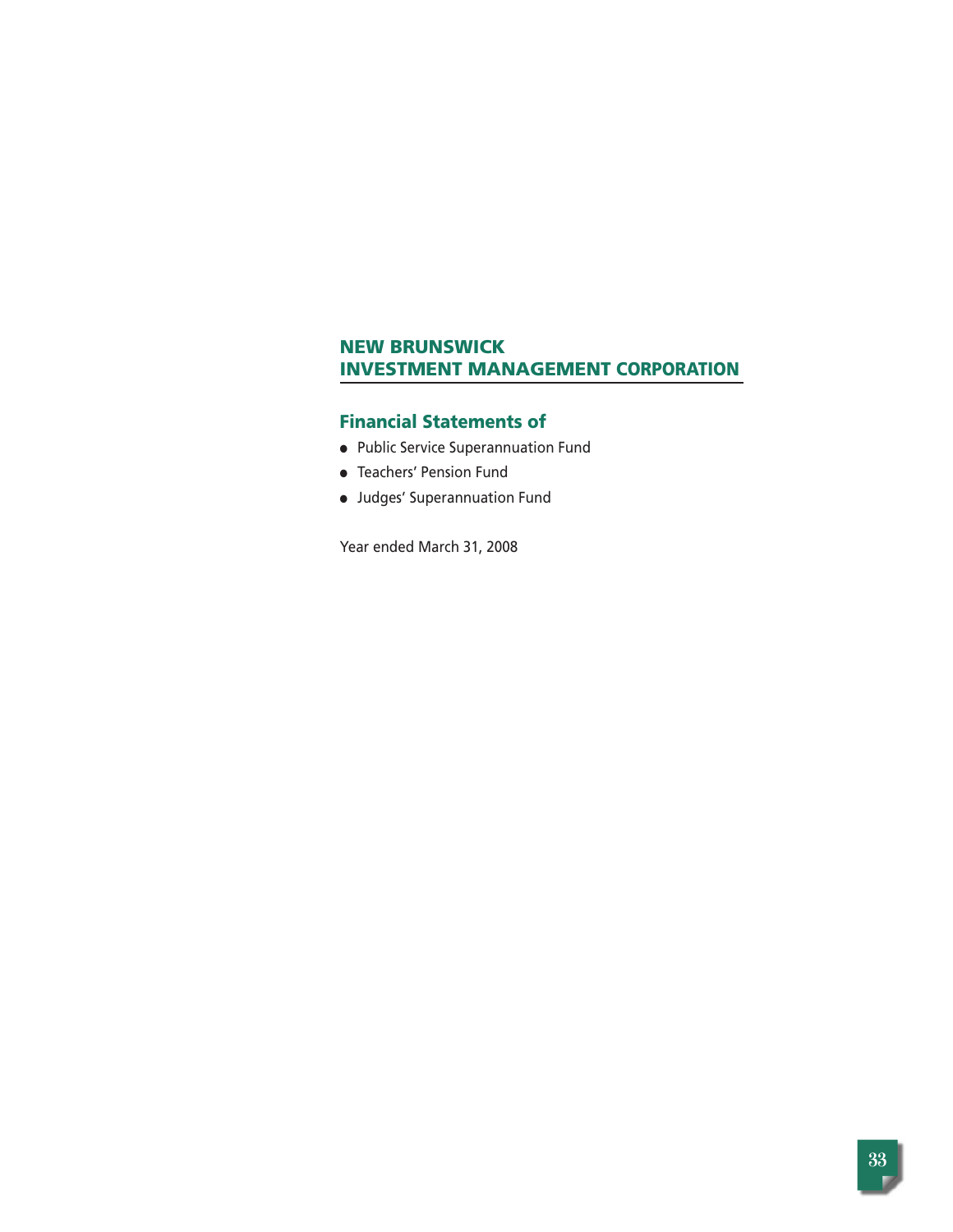## **MANAGEMENT'S RESPONSIBILITY FOR FINANCIAL STATEMENTS**

The financial statements of each of the Public Services Superannuation Fund, Teachers' Pension Fund and Judges' Superannuation Fund are the responsibility of management of New Brunswick Investment Management Corporation, as trustee. They have been approved by the Board of Directors.

Management prepared the financial statements in accordance with section 27(1) of the New Brunswick Investment Management Act. These financial statements are special purposes financial statements and reflect the net assets held in trust and changes in net assets held in trust in accordance with the basis of accounting as disclosed in note 1 to the financial statements.

The New Brunswick Investment Management Corporation maintains books of account, systems of information and systems of financial and management control which provide reasonable assurance that accurate financial information is available, that assets are protected and that resources are managed efficiently.

The Board of Directors oversees financial reporting through its Audit Committee. The committee reviews matters related to accounting, auditing, internal control systems, the financial statements and report of the external auditors.

Ah Domeson

*Jan Imeson,CA* Chief Financial Officer

*John A. Sinclair* President and Chief Executive Officer

## **AUDITORS' REPORT**

**To the Directors of New Brunswick Investment Management Corporation.** 

We have audited the statements of net assets held in trust by the New Brunswick Investment Management Corporation for the Public Service Superannuation Fund, the Teachers' Pension Fund and the Judges' Superannuation Fund as at March 31, 2008 and the statements of changes in net assets held in trust for the year then ended. These financial statements have been prepared to comply with section 27(1) of the New Brunswick Investment Management Corporation Act. These financial statements are the responsibility of the Corporation's management. Our responsibility is to express an opinion on these financial statements based on our audit.

We conducted our audit in accordance with Canadian generally accepted auditing standards. Those standards require that we plan and perform an audit to obtain reasonable assurance whether the financial statements are free of material misstatement. An audit includes examining, on a test basis, evidence supporting the amounts and disclosures in the financial statements. An audit also includes assessing the accounting principles used and significant estimates made by management, as well as evaluating the overall financial statement presentation.

In our opinion, these financial statements present fairly, in all material respects, the net assets held in trust by the New Brunswick Investment Management Corporation for the Public Service Superannuation Fund, the Teachers' Pension Fund and the Judges' Superannuation Fund as at March 31, 2008 and the changes in net assets held in trust for the year then ended in accordance with the basis of accounting as disclosed in note 1 to the financial statements.

These financial statements, which have not been, and were not intended to be, prepared in accordance with Canadian generally accepted accounting principles, are solely for the information and use of the Directors of New Brunswick Investment Management Corporation for the Public Service Superannuation Fund, the Teachers' Pension Fund and the Judges' Superannuation Fund and the Minister of Finance for the Province of New Brunswick for complying with section 27(1) of the New Brunswick Investment Management Corporation Act. The financial statements are not intended to be and should not be used by anyone other than the specified users or for any other purpose.



 $KPMC$   $ILP$ 

Chartered Accountants Fredericton, NB, Canada May 16, 2008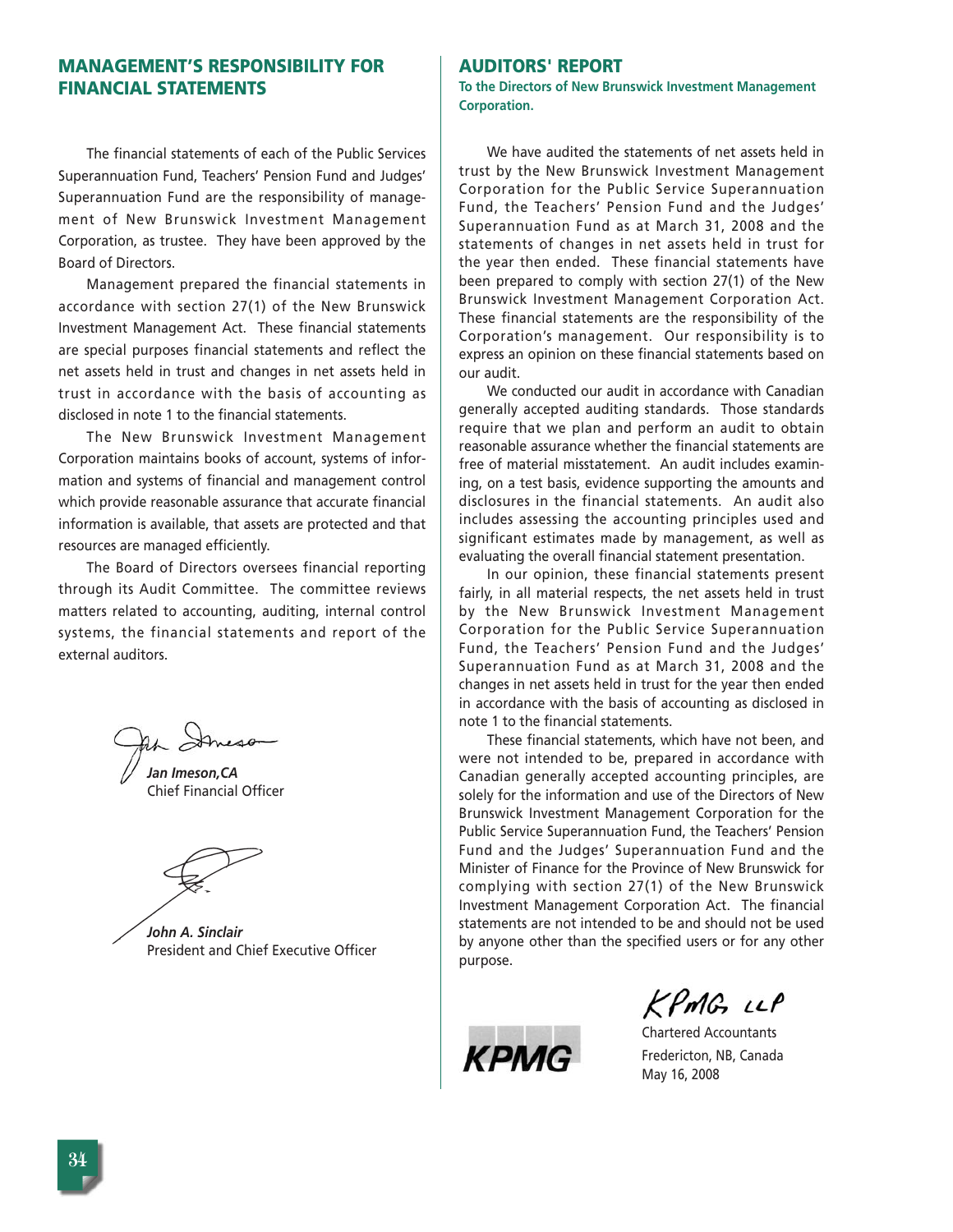## **Net Assets Held in Trust Financial Statements**

Year ended March 31, 2008

|                                                  | Page |
|--------------------------------------------------|------|
| <b>Public Service Superannuation Fund</b>        |      |
| Statement of Net Assets Held in Trust            | 36   |
| Statement of Changes in Net Assets Held in Trust | 36   |
| <b>Teachers' Pension Fund</b>                    |      |
| Statement of Net Assets Held in Trust            | 37   |
| Statement of Changes in Net Assets Held in Trust | 37   |
| <b>Judges' Superannuation Fund</b>               |      |
| Statement of Net Assets Held in Trust            | 38   |
| Statement of Changes in Net Assets Held in Trust | 38   |
| <b>Notes to Financial Statements</b>             | 39   |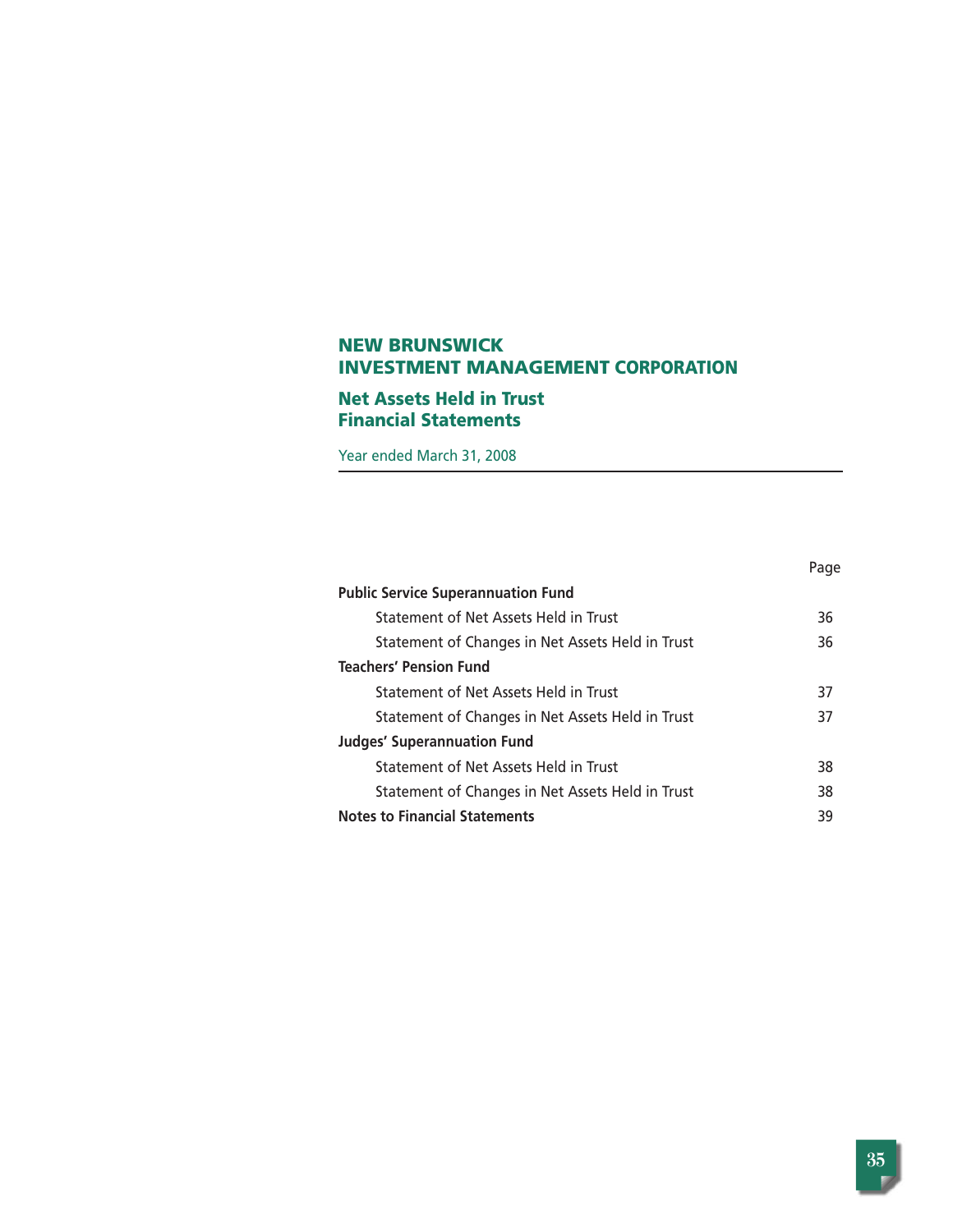## **Public Service Superannuation Fund**

**Statement of Net Assets Held in Trust** 

*(in thousands of dollars)* 

#### As at March 31, 2008

|                                                   | 2008        | 2007            |
|---------------------------------------------------|-------------|-----------------|
| Assets:                                           |             |                 |
| Investments (note 5)                              | \$4,720,465 | 4,701,559<br>S. |
| Contributions receivable                          | 11,518      | 8,441           |
| Other receivable                                  | 234         | 133             |
| Liabilities:                                      | 4,732,217   | 4,710,133       |
| Accounts payable and accrued liabilities (note 8) | 2,210       | 2,060           |
| Net assets                                        | \$4,730,007 | 4,708,073       |

## **Public Service Superannuation Fund Statement of Changes in Net Assets Held in Trust**

*(in thousands of dollars)* 

Year ended March 31, 2008

|                                                                                                                                          | 2008                 | 2007           |
|------------------------------------------------------------------------------------------------------------------------------------------|----------------------|----------------|
| Net assets held in trust, beginning of year as previously reported<br>Impact of adoption of new financial instruments standards (note 3) | \$4,708,073<br>(952) | 4,339,527      |
| Net assets held in trust, beginning of year                                                                                              | 4,707,121            | 4,339,527      |
| Increase in net assets:                                                                                                                  |                      |                |
| Investment income (note 7)                                                                                                               | 32,428               | 378,679        |
| Pension contributions from sponsor                                                                                                       | 146,275              | 136,584        |
| <b>Employer amortization contributions</b>                                                                                               | 56,367               | 53,941         |
|                                                                                                                                          | 235,070              | 569,204        |
| Decrease in net assets:                                                                                                                  |                      |                |
| Payments to sponsor for benefits                                                                                                         | 202,323              | 191,703        |
| Payments to sponsor for expenses                                                                                                         | 2,450                | 2,373          |
| Fees paid to NBIMC                                                                                                                       | 7,411                | 6,582          |
|                                                                                                                                          | 212,184              | 200,658        |
| Net increase for the year                                                                                                                | 22,886               | 368,546        |
| Net assets held in trust, end of year                                                                                                    | \$4,730,007          | 4,708,073<br>S |

*See accompanying notes to financial statements.*

 $\cancel{\approx}$  dles te

Chairman of the Board **President and Chief Executive Officer**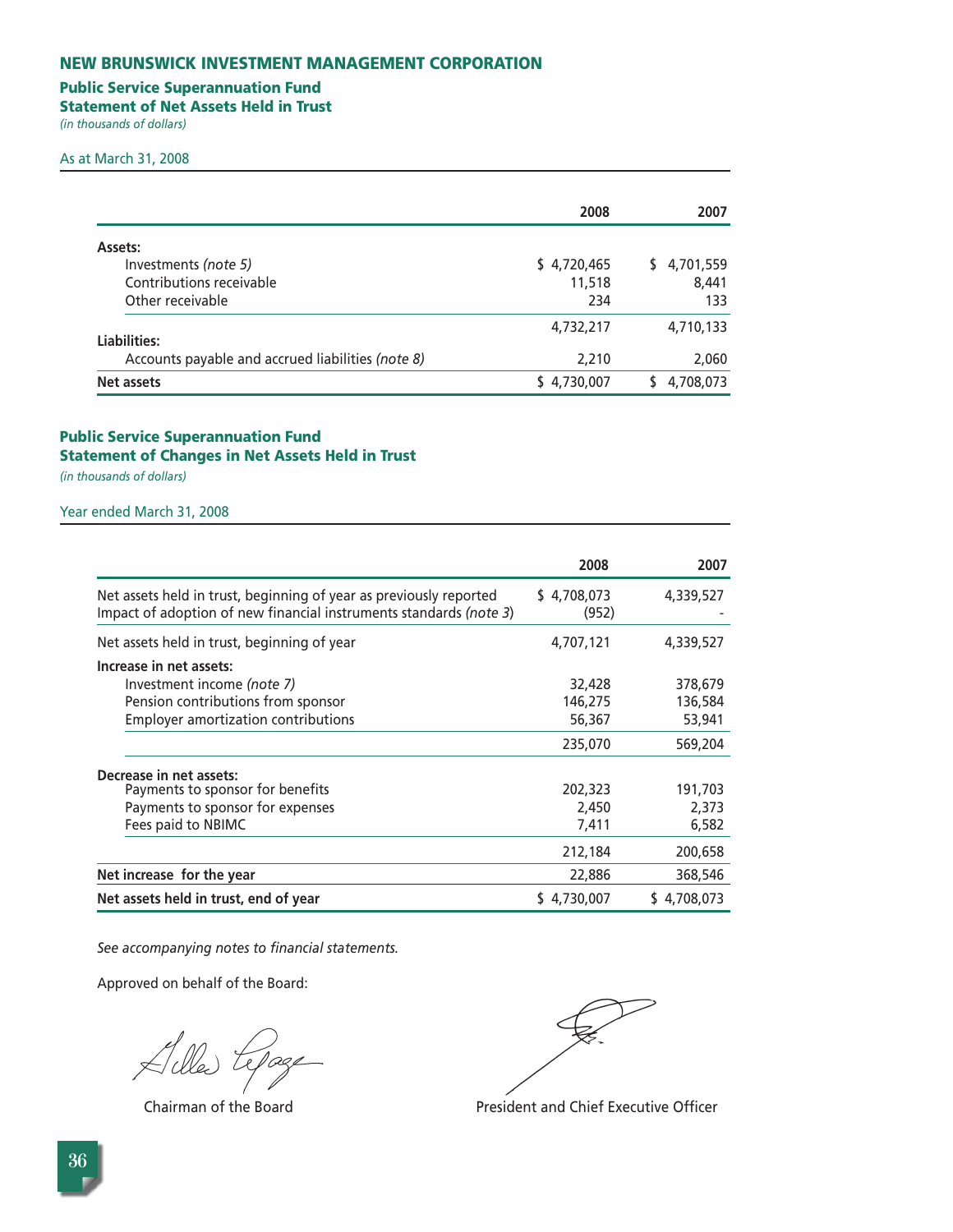#### **Teachers' Pension Fund**

#### **Statement of Net Assets Held in Trust**

*(in thousands of dollars)* 

As at March 31, 2008

|                                                   | 2008         | 2007         |
|---------------------------------------------------|--------------|--------------|
| Assets:                                           |              |              |
| Investments (note 5)                              | \$ 3,938,173 | \$ 3,978,534 |
| Contributions receivable                          | 3,088        | 3,890        |
| Other receivable                                  | 112          | 113          |
| Liabilities:                                      | 3,941,373    | 3,982,537    |
| Accounts payable and accrued liabilities (note 8) | 1,801        | 1,602        |
| Net assets                                        | \$ 3,939,572 | \$3,980,935  |

# **Teachers' Pension Fund**

## **Statement of Changes in Net Assets Held in Trust**

*(in thousands of dollars)* 

Year ended March 31, 2008

|                                                                                                                                          | 2008                 | 2007         |
|------------------------------------------------------------------------------------------------------------------------------------------|----------------------|--------------|
| Net assets held in trust, beginning of year as previously reported<br>Impact of adoption of new financial instruments standards (note 3) | \$3,980,935<br>(790) | \$3,732,270  |
| Net assets held in trust, beginning of year                                                                                              | 3,980,145            | 3,732,270    |
| Increase in net assets:                                                                                                                  |                      |              |
| Investment income (note 7)                                                                                                               | 30,478               | 316,853      |
| Pension contributions from sponsor                                                                                                       | 78,281               | 73,888       |
| <b>Employer amortization contributions</b>                                                                                               | 81,934               | 78,406       |
|                                                                                                                                          | 190,693              | 469,147      |
| Decrease in net assets:                                                                                                                  |                      |              |
| Payments to sponsor for benefits                                                                                                         | 223,679              | 213,485      |
| Payments to sponsor for expenses                                                                                                         | 1,357                | 1,337        |
| Fees paid to NBIMC                                                                                                                       | 6,230                | 5,660        |
|                                                                                                                                          | 231,266              | 220,482      |
| Net increase (decrease) for the year                                                                                                     | (40, 573)            | 248,665      |
| Net assets held in trust, end of year                                                                                                    | \$3,939,572          | \$ 3,980,935 |

*See accompanying notes to financial statements.*

Hiller tepage

Chairman of the Board **President and Chief Executive Officer**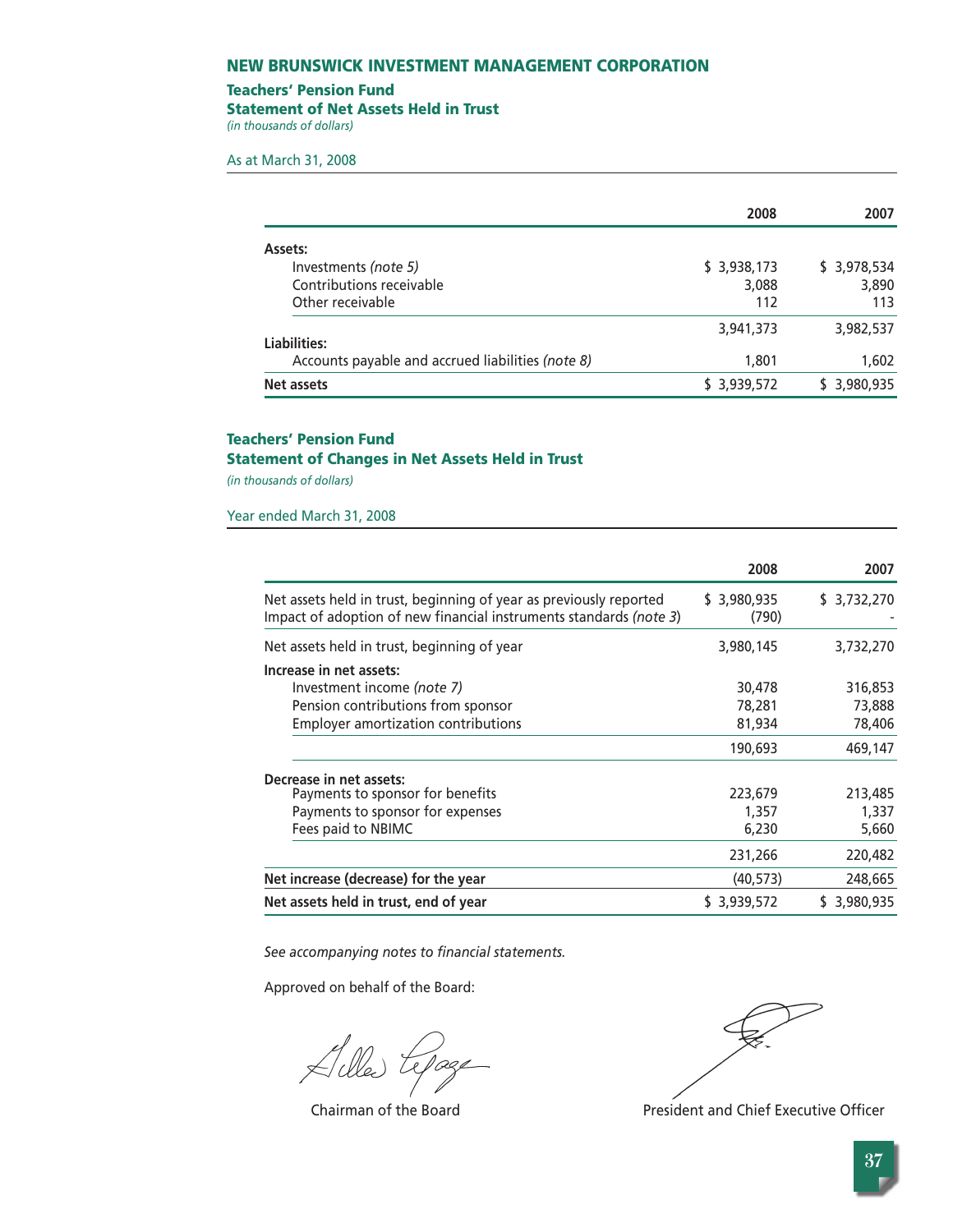## **Judges' Superannuation Fund**

**Statement of Net Assets Held in Trust** 

*(in thousands of dollars)* 

#### As at March 31, 2008

|                                                   | 2008     | 2007         |
|---------------------------------------------------|----------|--------------|
| Assets:                                           |          |              |
| Investments (note 5)<br>Contributions receivable  | \$28,654 | 29,037<br>S. |
| Liabilities:                                      | 28,661   | 29,042       |
| Accounts payable and accrued liabilities (note 8) | 28       | 12           |
| Net assets                                        | \$28,633 | 29,030       |

## **Judges' Superannuation Fund Statement of Changes in Net Assets Held in Trust**

*(in thousands of dollars)* 

Year ended March 31, 2008

|                                                                                                                                          | 2008            | 2007         |
|------------------------------------------------------------------------------------------------------------------------------------------|-----------------|--------------|
| Net assets held in trust, beginning of year as previously reported<br>Impact of adoption of new financial instruments standards (note 3) | \$29,030<br>(6) | 27,524<br>S. |
| Net assets held in trust, beginning of year                                                                                              | 29,024          | 27,524       |
| Increase in net assets:                                                                                                                  |                 |              |
| Investment income (note 7)                                                                                                               | 205             | 2,348        |
| Pension contributions from sponsor                                                                                                       | 601             | 573          |
|                                                                                                                                          | 806             | 2,921        |
| Decrease in net assets:                                                                                                                  |                 |              |
| Payments to sponsor for benefits                                                                                                         | 1,092           | 1,359        |
| Payments to sponsor for expenses                                                                                                         | 58              | 12           |
| Fees paid to NBIMC                                                                                                                       | 47              | 44           |
|                                                                                                                                          | 1,197           | 1,415        |
| Net increase for the year                                                                                                                | (391)           | 1,506        |
| Net assets held in trust, end of year                                                                                                    | 28,633<br>S     | 29,030<br>S  |

*See accompanying notes to financial statements.*

 $\lesssim$ ille) Le Tage

Chairman of the Board President and Chief Executive Officer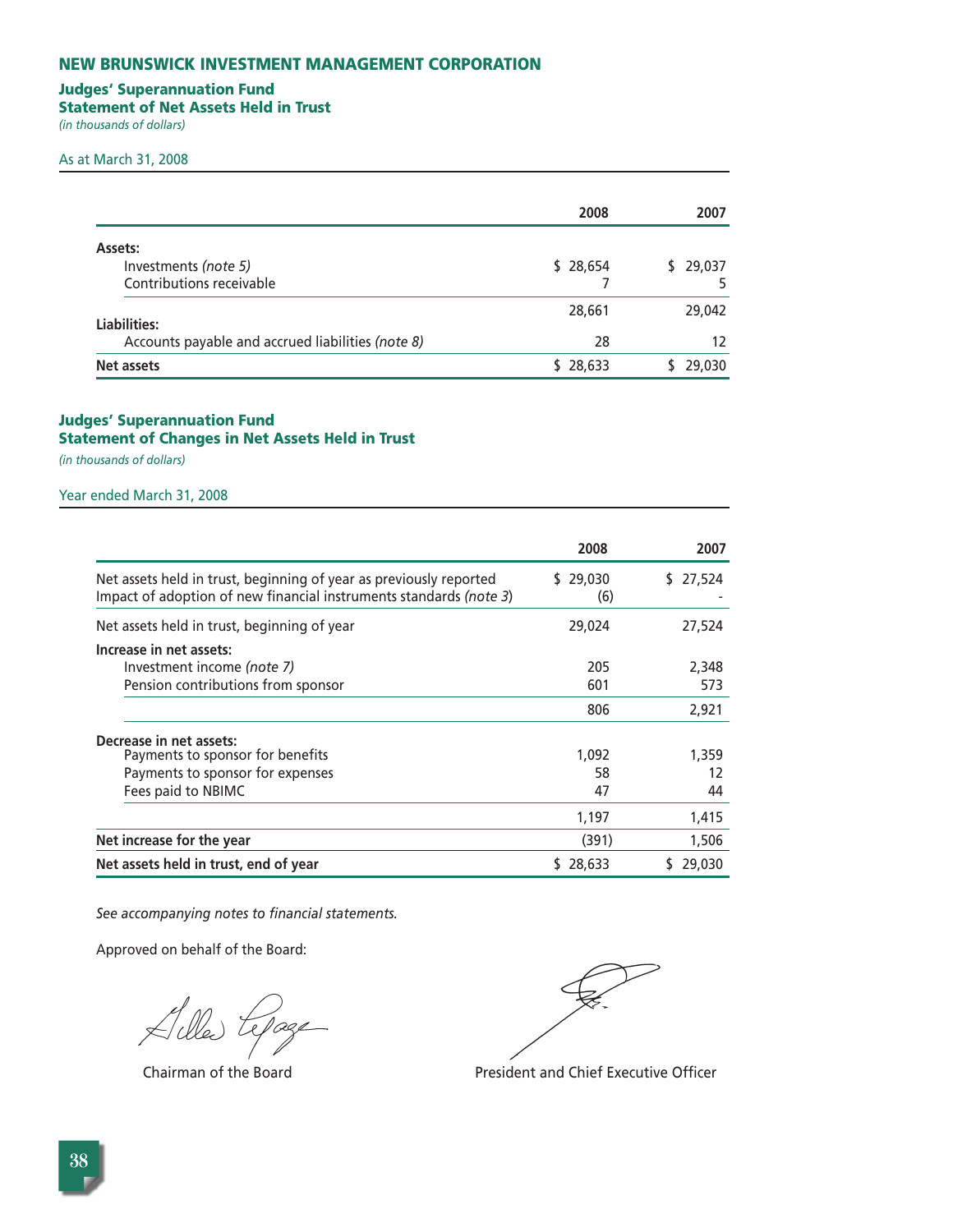## **Net Assets Held in Trust**

**Notes to Financial Statements**

*(in thousands of dollars)* 

Year ended March 31, 2008

The assets of the Public Service Superannuation Fund ("PSSF"), Teachers' Pension Fund ("TPF") and Judges' Superannuation Fund ("JSF"), (collectively "the Funds") are held in trust by the New Brunswick Investment Management Corporation ("NBIMC"). NBIMC was appointed as trustee on March 11, 1996, pursuant to the *New Brunswick Investment Management Corporation Act* of the New Brunswick Legislature (the "NBIMC Act") and assumed responsibility for the management of the Funds' assets effective April 1, 1996.

On April 1, 1998, the assets of the Funds were transferred to unit trust funds established by NBIMC. This portfolio structure facilitates the collective investment management and administration of the assets. There were 18 unit trusts in place at year-end, each pool with a specific investment mandate. Each of the Funds holds units of the unit trusts in accordance with the investment policy of the Fund.

## **1. Basis of accounting**

These financial statements, which have not been, and were not intended to be, prepared in accordance with Canadian generally accepted accounting principles, are solely for the information and use of the Directors of New Brunswick Investment Management Corporation for the Public Service Superannuation Fund, the Teachers' Pension Fund and the Judges' Superannuation Fund and the Minister of Finance for the Province of New Brunswick for complying with section 27(1) of the New Brunswick Investment Management Corporation Act. The basis of accounting used in these financial statements differs materially from Canadian generally accepted accounting principles because it excludes the actuarial liabilities of the plans. Consequently, these financial statements do not purport to show the adequacy of the plans' assets to meet its pension obligations.

## **2. Significant accounting policies**

## **(a) Accounting entity:**

These financial statements include information only about assets of the Funds under the management of NBIMC. The amounts of contributions to and payments from the Funds are determined by their Sponsor, the Province of New Brunswick. The Sponsor is responsible for the administration of collections from and payments to members.

#### **(b) Investments:**

All investments of the Funds are represented by holdings of units of each of the unit trust funds. The total value is based on the calculated net asset value per unit multiplied by the number of units held. Investments held in the unit trusts are valued at their fair value as of the date of the financial statements. For securities listed on an exchange, fair value is the latest bid price for long positions and the latest ask price for short positions. Securities not listed on an exchange are valued based on a quotation service from a recognized dealer. Fair value for Private equity and Canadian real estate investments are estimated using a combination of methodologies, including discounted cash flows, multiples of earning measures, third party valuation and comparable recent transactions. Investments in money market instruments are reported at cost which approximates fair value.

## **(c) Contributions:**

Contributions from sponsors and employers are recorded in the period that payroll deductions are made.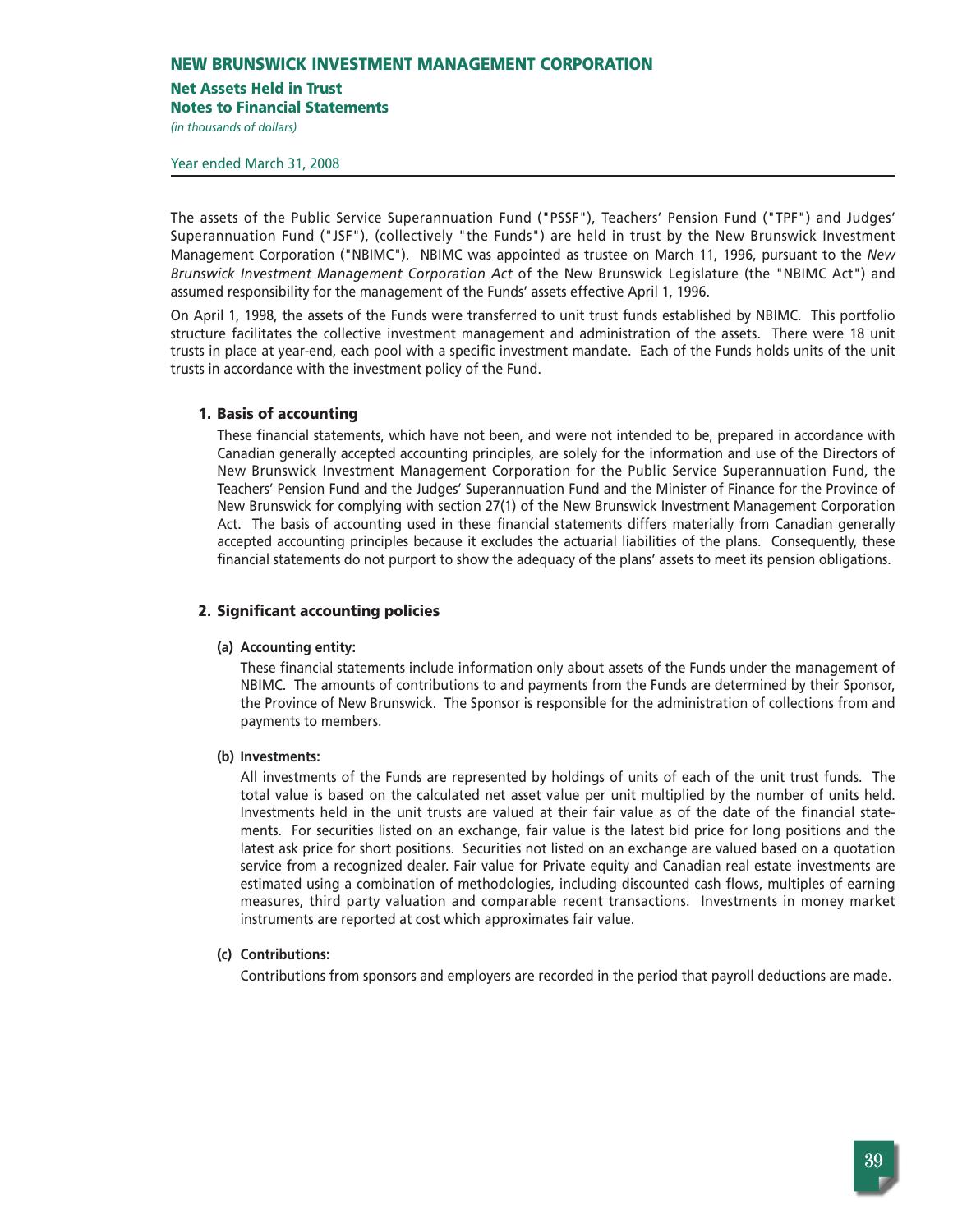#### **Net Assets Held in Trust**

**Notes to Financial Statements**

*(in thousands of dollars)* 

#### **2. Significant accounting policies** (cont'd)

#### **(d) Investment Income:**

Investment income includes realized and unrealized gains and losses in the value of the units held in each of the unit trusts. Investment transactions are recognized by the underlying unit trusts as of their trade date.

#### **(e) Foreign currency translation:**

Monetary assets and liabilities denominated in foreign currencies are translated at the prevailing rates of exchange at the date of the statement of net assets held in trust. Investment income and expenses are translated at the exchange rates prevailing on the transaction date. Realized and unrealized exchange gains and losses are included in investment income.

#### **(f) Measurement uncertainty:**

The preparation of financial statements in conformity with the disclosed basis of accounting requires management to make estimates and assumptions that affect the amounts reported in the financial statements and accompanying notes. Valuation of investments at fair value is the most significant item where estimates are used. Actual results could differ from those estimates.

#### **(g) Derivative financial instruments:**

A derivative is a financial contract, the value of which is derived from the notional value of underlying assets, indices, interest rates or currency exchange rates. The Funds through their investments in the unit trust funds are party to certain derivatives, principally interest rate swaps, forward foreign exchange contracts, cross currency swaps and total return equity swaps. The instruments are utilized to assist with risk management and to gain exposure to certain asset classes without directly purchasing or selling the underlying asset. Swap contracts create credit risk exposure due to the possible inability of counterparties to meet the terms of the contracts. There is also risk arising from exposure to movements in equity values, interest rates and foreign exchange rates, as applicable.

Derivatives are measured at their fair value with changes in fair value recognized in changes in net assets for the year.

Total return equity swaps, traded in the over-the-counter market, are contractual agreements between two counterparties to exchange financial returns with predetermined conditions based on notional amounts. Total return equity swaps are valued based on quoted market index rates. Forward foreign exchange contracts are valued based on quoted exchange rates. Interest rate and cross currency swaps are valued using quoted market information from Bloomberg.

#### **(h) Income taxes:**

The Plans are Registered Pension Trusts as defined in the Income Tax Act and are not subject to income taxes.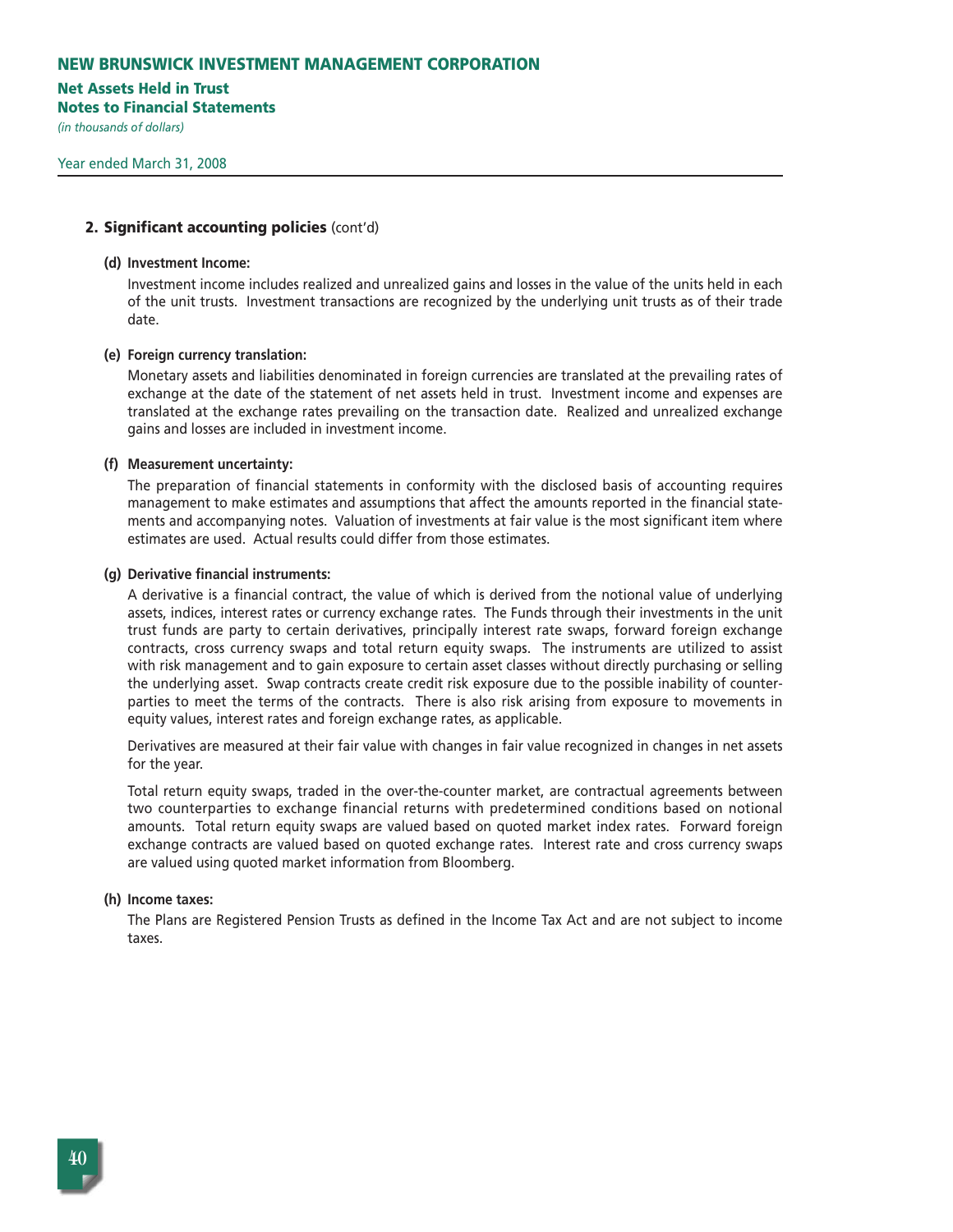#### **Net Assets Held in Trust**

**Notes to Financial Statements**

*(in thousands of dollars)* 

## **3. Change in Accounting Policy**

Effective April 1, 2007, the Funds adopted, retrospectively without restatement of comparative periods, the Canadian Institute of Chartered Accountants (CICA) Handbook Section 3855, *Financial Instruments – Recognition and Measurement*. This new standard involves changes to the way certain investments are valued for accounting purposes by requiring that fair value of quoted listed securities be determined using the latest bid prices for long positions and latest ask prices for short positions. In addition, the new standard requires that all transaction costs be expensed as incurred, rather than included in the acquisition cost of the investment.

All investments of the Funds are represented by holdings of units of each of the unit trust funds. Each of the unit trust funds has also adopted, without restatement, CICA Handbook Section 3855 for accounting purposes. Investments in the unit trust funds are valued at their accounting fair value (GAAP NAV) as of the date of the financial statements. Purchases and redemptions of units of each unit trust are valued at the transaction date based on the calculated net asset value (daily NAV) multiplied by the number of units. Daily NAV uses closing market prices for quoted listed securities.

All financial instrument investments have been classified as held for trading, whereby changes in fair values are reflected as unrealized gains or losses immediately in the income statement. Transactions costs, including acquisition and sale costs, are shown as a separate item in the income statement.

The impact of adopting the new standard, which resulted in a decrease in the opening value of investments and a corresponding decrease in net assets on the balance sheet, was: PSSF - \$952, TPF - \$790 and JSF - \$6.

## **4. Future Accounting Requirements**

## **Financial Instrument and Presentation**

Effective April 1, 2008, the Funds will be required to comply with CICA Handbook Section 3862, *Financial Instruments – Disclosures*, and Section 3863, *Financial Instruments – Presentation*. These sections will replace existing Section 3861, *Financial Instruments – Disclosure and Presentation*. Presentation standards are carried forward unchanged. Disclosure standards are enhanced and expanded to complement the changes in accounting policy adopted in accordance with Section 3855, *Financial Instruments – Recognition and Measurement*.

## **International Financial Reporting Standards**

The Canadian Accounting Standards Board has confirmed that January 1, 2011 will be the date that International Financial Reporting Standards (IFRS) will replace current Canadian standards and become Canadian generally accepted accounting principles (GAAP) for publicly accountable entities. The Funds will adopt IFRS for the fiscal year ending March 31, 2012 for their financial reporting.

Changing from current Canadian GAAP to IFRS is likely to be a significant undertaking for the Funds. By March 31, 2009, management expects to develop a comprehensive conversion plan to accomplish this changeover therefore the impact of this change is not yet known. The conversion plan will include a comparison between current Canadian GAAP and IFRS for all accounting policies used by the Funds together with any permitted choices.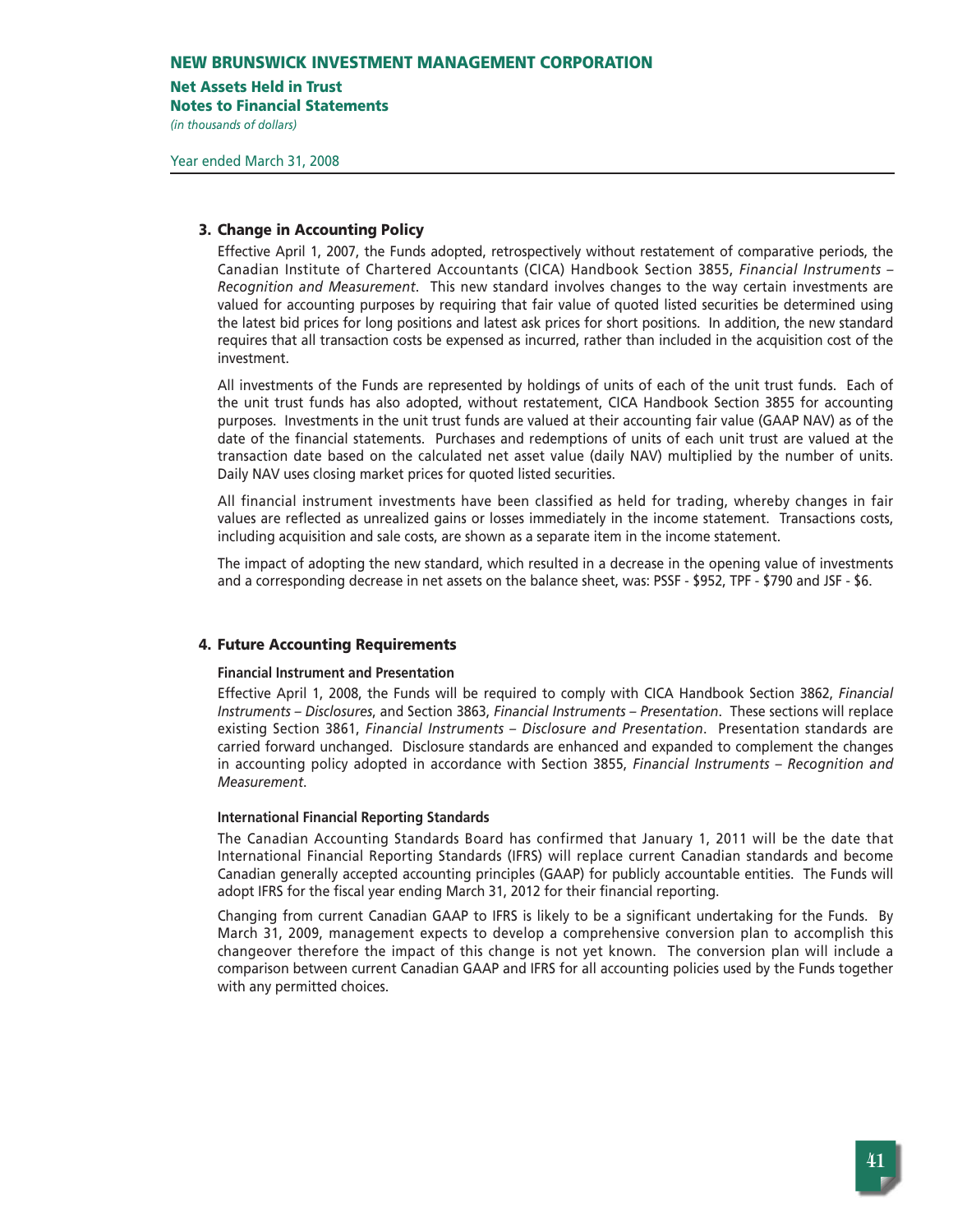## **Net Assets Held in Trust**

**Notes to Financial Statements**

*(in thousands of dollars)* 

#### **5. Investments**

Investment assets of the F unds are held in the unit trust funds for which NBIMC is trustee.

Following is a description of each unit trust fund in existence during the year ended March 31, 2008:

#### **Nominal Bond Fund**

Invests primarily in investment grade bonds (a minimum of triple-B rated by a major rating agency) of G-7 countries and Canadian provinces paying a nominal rate of interest. The performance objective is to add 20 basis points to its benchmark, the DEX All Government Bond Index, over a four-year moving average.

## **New Brunswick Fixed Income Opportunity Fund**

Invests primarily in fixed income issues to finance economic activity in New Brunswick. The performance objective is to add 20 basis points to its benchmark, the DEX All Government Bond Index, over a fouryear moving average.

#### **Inflation Linked Securities Fund**

Invests primarily in fixed income instruments that are adjusted for inflation of G-7 countries. The performance objective is to add 10 basis points to its benchmark, the DEX Real Return Bond Index, over a four-year moving average.

#### **Money Market Fund**

Invests primarily in fixed income securities having a maturity of less than one year. The performance objective is to add 20 basis points to its benchmark. The benchmark is calculated as 93% of the DEX 91-Day Treasury Bill Index and 7% of the Call Loan Rate.

#### **Canadian Equity - Active Long Strategy**

This fund seeks to add value through prudent selection of individual securities and sector allocations through over and under weighting of the index. The performance objective is to add 150 basis points to its benchmark, the S&P /TSX Total Return Composite Index.

#### **Canadian Equity Index Fund** *(formerly Canadian Equity Fund)*

This fund primarily uses derivative products such as swaps and futures to gain exposure to various segments of the S&P/TSX Composite Index. Leverage on derivative products is avoided by ensuring each derivative product is supported by an appropriate value of short-term investments. The performance objective is to match the return of the S&P/TSX Total Return Composite Index over four year rolling periods.

#### **External Canadian Equity Fund**

This fund is managed by external managers and invests in publicly traded Canadian equities. The performance objective is to add 150 basis points (2007 – 100 basis points) to its benchmark, the S&P/TSX Total Return Composite Index, over a four-year moving average.

#### **S&P/TSX Completion Index Fund** *(formerly TSE Small Cap Fund)*

Managed by an external manager, this fund invests primarily in the companies of the S&P/TSX Completion Index. The performance objective is to exceed the performance of its benchmark, the S&P/TSX Completion Total Return Index, by 150 basis points (after fees) (2007 – 100 basis points).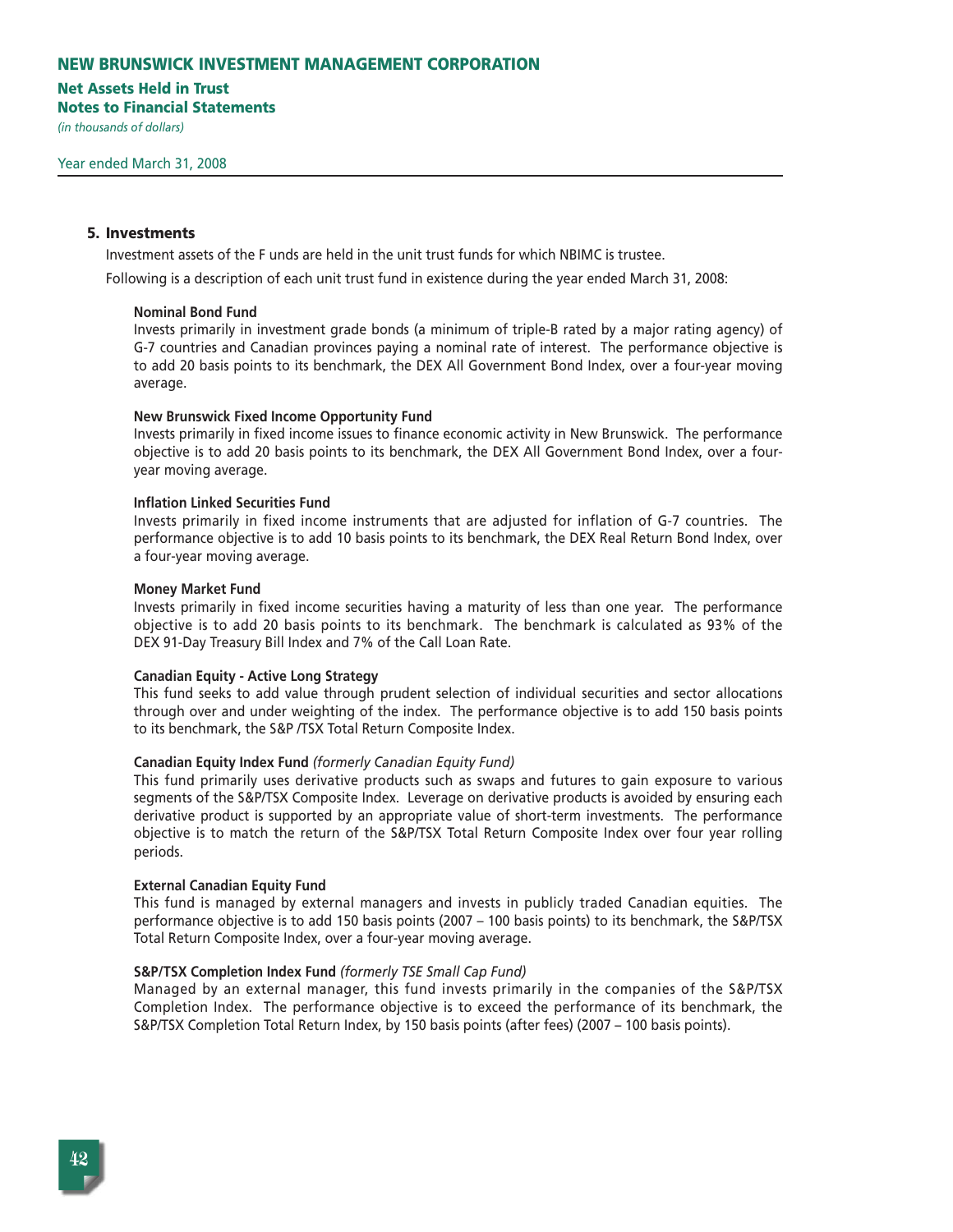#### **Net Assets Held in Trust**

**Notes to Financial Statements**

*(in thousands of dollars)* 

### **5. Investments** (cont'd)

#### **Allocation Equity International Fund**

This fund is used to implement asset allocation decisions and diversify equity investments by participating in the equity markets of the U.S., Japan and developed European countries. It gains exposure to these markets by investing in equities, derivative products such as futures, options and swaps, as well as investing in pooled funds of index products managed by an external manager. Leverage on derivative products is avoided by ensuring each derivative product is supported by an appropriate value of shortterm investments. This fund is also used to implement quantitative strategies on the U.S. equity markets. The benchmark is a weighting of the respective country or regional indices. On April 1, 2008, this fund was terminated (see note 9).

#### **EAFE Equity Index Fund** *(formerly European Equity Index Fund)*

Prior to April 1, 2008, this fund invested in publicly-traded securities that are included in the MSCI Europe (Developed Markets) Index. The objective was to achieve a rate of return equivalent to or exceeding that of the index. Initial investment activity for this fund occurred on February 9, 2007. On April 1, 2008, the investment mandate for this fund was changed to include securities in the MSCI EAFE (Developed Markets) Index. The objective is to achieve a rate of return equivalent to the MSCI EAFE (Developed Markets) Net Dividends.

#### **External International Equity Fund** *(formerly Public Equity Fund)*

This fund is managed by external managers and invests in publicly traded equities in markets in Europe, Australasia, the Far East and the United States. The performance objective is to exceed the performance of the benchmark, which is a weighting of the respective country or regional indices, by 150 basis points (2007 – 200 basis points) over a four-year moving average.

#### **North American Market Neutral Fund**

This fund focuses on adding value through security selection within its universe of the S&P/TSX Composite Index as well as certain publicly traded US-listed stocks. Favored securities are purchased and offset by a corresponding short position in another security within the same sector. The portfolio is supported by a cash underlay and its performance objective is to add 500 basis points annually over a four-year moving average basis to its benchmark. The benchmark is calculated as 93% of the DEX 91-Day Treasury Bill Index and 7% of the Call Loan Rate.

## **New Brunswick and Atlantic Canada Equity Opportunity Fund**

This fund invests in public and private equities or instruments convertible into equities of New Brunswick and Atlantic Canada companies. The performance objective is to achieve a 4% real rate of return over a long-term investment horizon (2007 – add 80 basis points to the S&P/TSX Completion Index over a four-year moving average).

#### **Private Equity Fund**

This fund is managed by external managers that invest primarily in non-publicly traded securities of U.S. and European companies. The performance objective is to exceed the performance of its benchmark, a blend of the respective countries' total return indices.

#### **Canadian Real Estate Fund**

This fund is managed by an external manager and invests in Canadian real estate investments through limited partnerships or similar investment vehicles. The benchmark is inflation, as measured by the percentage change in the twelve-month CPI-Canada All Items Index, plus four percent.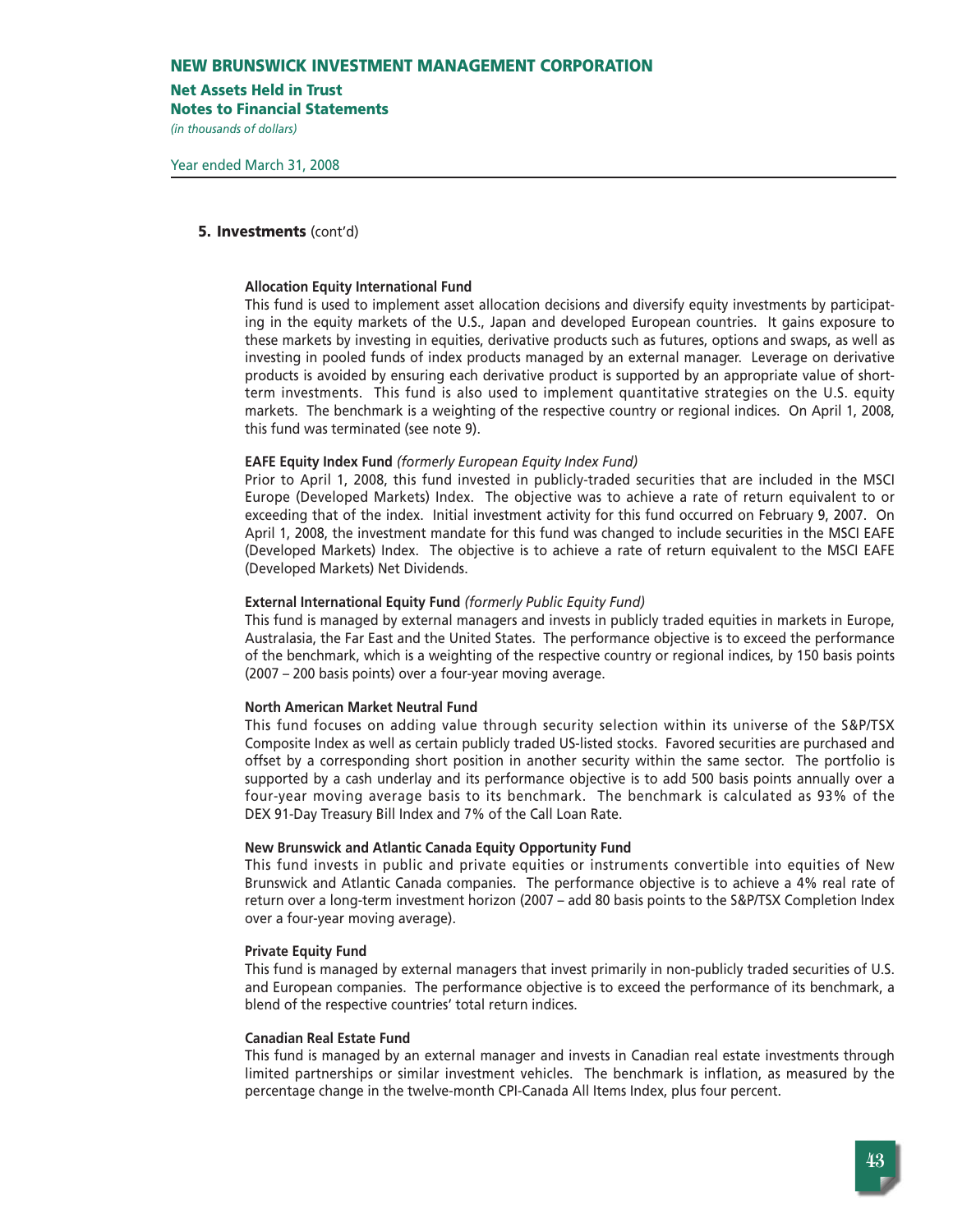#### **Net Assets Held in Trust**

**Notes to Financial Statements**

*(in thousands of dollars)* 

#### **5. Investments** (cont'd)

#### **U.S. Real Estate Fund**

This fund is managed by an external manager that invests primarily in publicly traded securities of U.S. Real Estate Investment Trusts. The performance objective is to add 150 basis points to the FTSE-NAREIT® Equity Index, net of fees, over the long-term.

#### **Commodity Fund**

This fund is used to implement asset allocation decisions and diversify client investment portfolios by participating in the commodity markets. It gains exposure to the commodity markets by using derivative products such as futures and swaps. Leverage on derivative products is avoided by ensuring each derivative product is supported by an appropriate value of short-term investments. The benchmark is the S&P Goldman Sachs Commodity Index – Total Return (US\$). The performance objective is to match the benchmark index.

#### **Student Investment Fund**

This fund is managed by students at the University of New Brunswick who are registered in the Student Investment Fund Program. Its initial base was \$1 million and is to be invested using the same philosophy as that used by NBIMC. The overall benchmark for this fund is composed of 50% S&P/TSX Total Return Composite Index, 45% DEX All Government Bond Index, 4.65% (2007 – 5%) DEX 91-Day Treasury Bill Index and 0.35% (2007 – 0%) Call Loan Rate. NBIMC staff closely monitor the activities of this fund, including executing and processing all transactions on behalf of the students.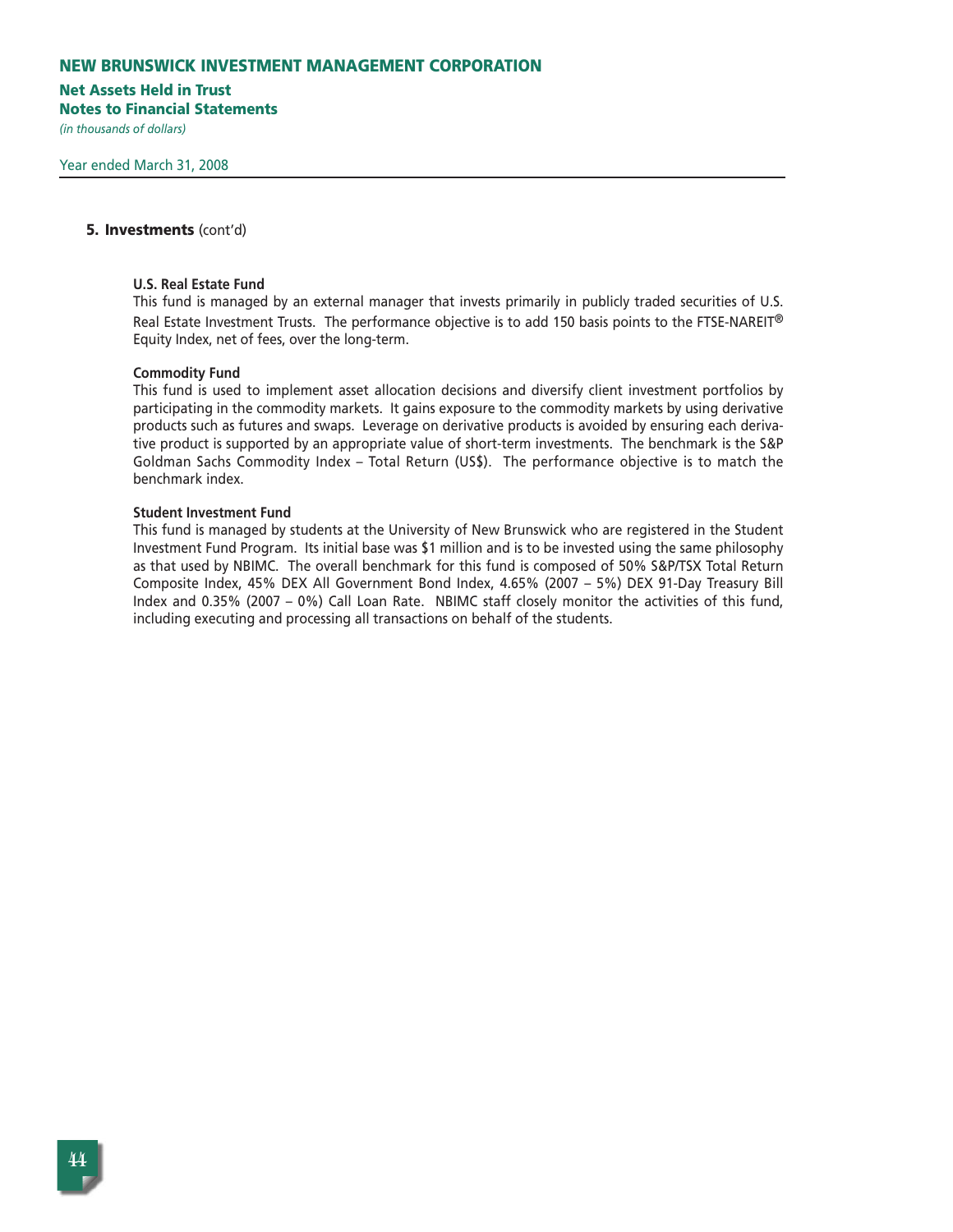#### **Net Assets Held in Trust**

**Notes to Financial Statements**

*(in thousands of dollars)* 

## **5. Investments** (cont'd)

Following are details of unit trust holdings by each of The Funds:

## **(a) Public Service Superannuation Fund:**

|                                        |              | <b>Unit Value</b><br>(rounded |             |             |
|----------------------------------------|--------------|-------------------------------|-------------|-------------|
|                                        | <b>Units</b> | in dollars)                   | 2008        | 2007        |
| <b>Fixed income:</b>                   |              |                               |             |             |
| <b>Nominal Bond</b>                    | 715,195      | \$1,757                       | \$1,256,546 | \$1,363,543 |
| New Brunswick                          |              |                               |             |             |
| <b>Fixed Income Opportunity</b>        | 8,978        | 2,065                         | 18,538      | 19,078      |
| <b>Inflation Linked Securities</b>     | 182,413      | 2,329                         | 424,777     | 542,154     |
| <b>Money Market</b>                    | 108,742      | 1,422                         | 154,677     | 132,823     |
|                                        |              |                               | 1,854,538   | 2,057,598   |
| <b>Equities:</b>                       |              |                               |             |             |
| Canadian Equity - Active Long Strategy | 72,126       | 974                           | 70,271      |             |
| Canadian Equity Index                  | 256,254      | 2,231                         | 571,825     | 646,462     |
| <b>External Canadian Equity</b>        | 104,270      | 2,451                         | 255,551     | 243,432     |
| S&P/TSX Completion Index               | 37,545       | 2,158                         | 81,004      | 82,971      |
| <b>Allocation Equity International</b> | 423,631      | 1,397                         | 591,915     | 727,846     |
| <b>European Equity Index</b>           | 702,820      | 869                           | 610,294     | 267,014     |
| <b>External International Equity</b>   | 55,839       | 1,327                         | 74,072      | 132,802     |
|                                        |              |                               | 2,254,932   | 2,100,527   |
| <b>Alternative investments:</b>        |              |                               |             |             |
| North American Market Neutral          | 142,464      | 1,316                         | 187,540     | 187,571     |
| New Brunswick and Atlantic             |              |                               |             |             |
| Canada Equity Opportunity              | 7,619        | 947                           | 7,212       | 6,388       |
| <b>Private Equity</b>                  | 62,688       | 1,343                         | 84,248      | 56,861      |
| <b>Canadian Real Estate</b>            | 19,685       | 2,205                         | 43,410      | 24,967      |
| U.S. Real Estate                       | 62,409       | 2,992                         | 186,697     | 171,912     |
| Commodity                              | 70,252       | 1,435                         | 100,806     | 94,719      |
|                                        |              |                               | 609,913     | 542,418     |
| <b>Balanced:</b>                       |              |                               |             |             |
| Student Investment                     | 485          | 2,231                         | 1,082       | 1,016       |
|                                        |              |                               | \$4,720,465 | \$4,701,559 |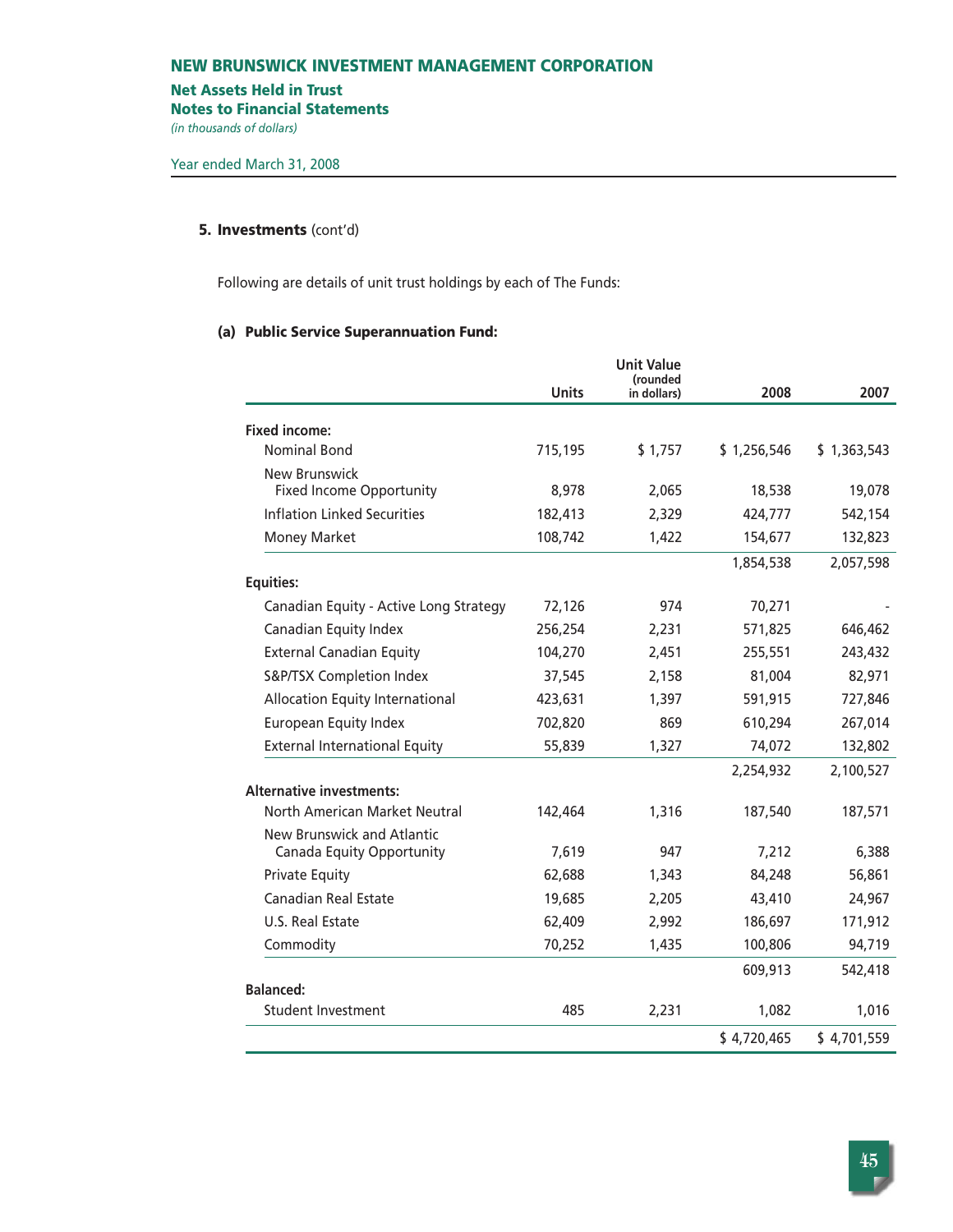## **Net Assets Held in Trust**

**Notes to Financial Statements**

*(in thousands of dollars)* 

## **5. Investments** (cont'd)

## **(b) Teachers' Pension Fund:**

|                                                         | <b>Units</b> | <b>Unit Value</b><br>(rounded<br>in dollars) | 2008        | 2007        |
|---------------------------------------------------------|--------------|----------------------------------------------|-------------|-------------|
| <b>Fixed income:</b>                                    |              |                                              |             |             |
| <b>Nominal Bond</b>                                     | 607,879      | \$1,757                                      | \$1,068,000 | \$1,193,637 |
| <b>New Brunswick</b><br><b>Fixed Income Opportunity</b> | 7,490        | 2,065                                        | 15,466      | 16,145      |
| Inflation Linked Securities                             | 160,643      | 2,329                                        | 374,083     | 498,563     |
| <b>Money Market</b>                                     | 90,526       | 1,422                                        | 128,767     | 112,155     |
| <b>Equities:</b>                                        |              |                                              | 1,586,316   | 1,820,500   |
| Canadian Equity - Active Long Strategy                  | 60,172       | 974                                          | 58,624      |             |
| Canadian Equity Index                                   | 196,149      | 2,231                                        | 437,702     | 507,265     |
| <b>External Canadian Equity</b>                         | 86,989       | 2,451                                        | 213,198     | 205,995     |
| S&P/TSX Completion Index                                | 31,322       | 2,158                                        | 67,578      | 70,210      |
| Allocation Equity International                         | 336,514      | 1,397                                        | 470,192     | 576,129     |
| <b>European Equity Index</b>                            | 568,209      | 869                                          | 493,405     | 225,950     |
| <b>External International Equity</b>                    | 46,584       | 1,327                                        | 61,796      | 112,377     |
|                                                         |              |                                              | 1,802,495   | 1,697,926   |
| <b>Alternative investments:</b>                         |              |                                              |             |             |
| North American Market Neutral                           | 118,853      | 1,316                                        | 156,458     | 158,725     |
| New Brunswick and Atlantic<br>Canada Equity Opportunity | 6,357        | 947                                          | 6,017       | 5,405       |
| <b>Private Equity</b>                                   | 52,299       | 1,343                                        | 70,285      | 48,116      |
| <b>Canadian Real Estate</b>                             | 16,422       | 2,205                                        | 36,215      | 21,128      |
| U.S. Real Estate                                        | 65,220       | 2,992                                        | 195,108     | 145,476     |
| Commodity                                               | 58,609       | 1,435                                        | 84,100      | 80,152      |
|                                                         |              |                                              | 548,183     | 459,002     |
| <b>Balanced:</b>                                        |              |                                              |             |             |
| <b>Student Investment</b>                               | 528          | 2,231                                        | 1,179       | 1,106       |
|                                                         |              |                                              | \$3,938,173 | \$3,978,534 |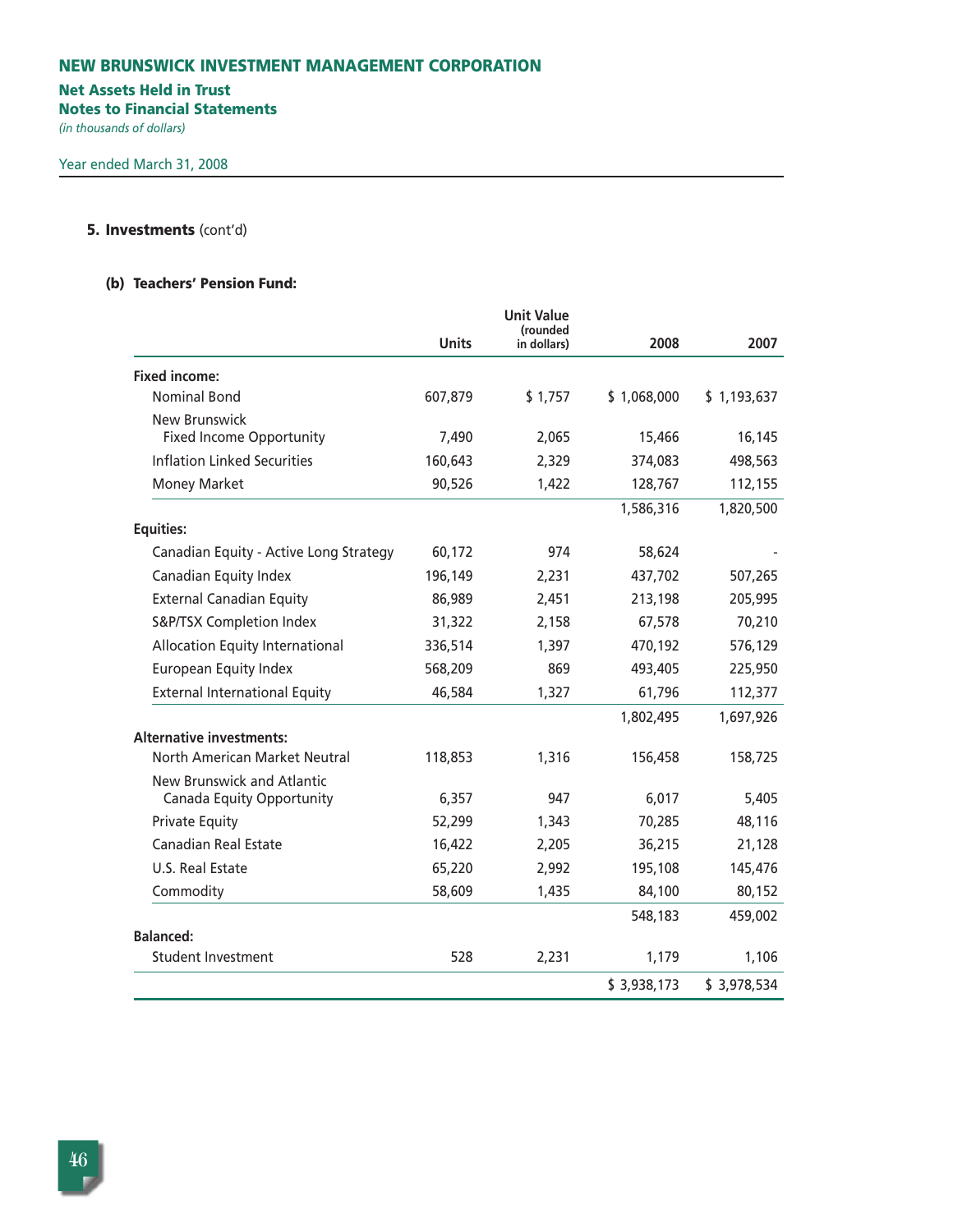#### **Net Assets Held in Trust**

**Notes to Financial Statements**

*(in thousands of dollars)* 

## **5. Investments** (cont'd)

## **(c) Judges' Pension Fund:**

|                                                         | <b>Units</b> | <b>Unit Value</b><br>(rounded<br>in dollars) | 2008        | 2007        |
|---------------------------------------------------------|--------------|----------------------------------------------|-------------|-------------|
| <b>Fixed income:</b>                                    |              |                                              |             |             |
| <b>Nominal Bond</b>                                     | 4,341        | \$1,757                                      | \$<br>7,628 | \$<br>8,422 |
| New Brunswick<br><b>Fixed Income Opportunity</b>        | 55           | 2,065                                        | 113         | 118         |
| <b>Inflation Linked Securities</b>                      | 1,107        | 2,329                                        | 2,578       | 3,348       |
| <b>Money Market</b>                                     | 659          | 1,422                                        | 937         | 819         |
| <b>Equities:</b>                                        |              |                                              | 11,256      | 12,707      |
| Canadian Equity - Active Long Strategy                  | 438          | 974                                          | 426         |             |
| Canadian Equity Index                                   | 1,556        | 2,231                                        | 3,471       | 3,993       |
| <b>External Canadian Equity</b>                         | 633          | 2,451                                        | 1,551       | 1,503       |
| S&P/TSX Completion Index                                | 228          | 2,158                                        | 492         | 512         |
| Allocation Equity International                         | 2,572        | 1,397                                        | 3,593       | 4,496       |
| European Equity Index                                   | 4,266        | 869                                          | 3,705       | 1,649       |
| <b>External International Equity</b>                    | 339          | 1,327                                        | 450         | 820         |
|                                                         |              |                                              | 13,688      | 12,973      |
| <b>Alternative investments:</b>                         |              |                                              |             |             |
| North American Market Neutral                           | 865          | 1,316                                        | 1,138       | 1,158       |
| New Brunswick and Atlantic<br>Canada Equity Opportunity | 46           | 947                                          | 44          | 39          |
| <b>Private Equity</b>                                   | 381          | 1,343                                        | 511         | 351         |
| Canadian Real Estate                                    | 119          | 2,205                                        | 264         | 154         |
| U.S. Real Estate                                        | 379          | 2,992                                        | 1,133       | 1,062       |
| Commodity                                               | 426          | 1,435                                        | 612         | 585         |
| <b>Balanced:</b>                                        |              |                                              | 3,702       | 3,349       |
| <b>Student Investment</b>                               | 4            | 2,231                                        | 8           | 8           |
|                                                         |              |                                              |             |             |
|                                                         |              |                                              | \$28,654    | \$29,037    |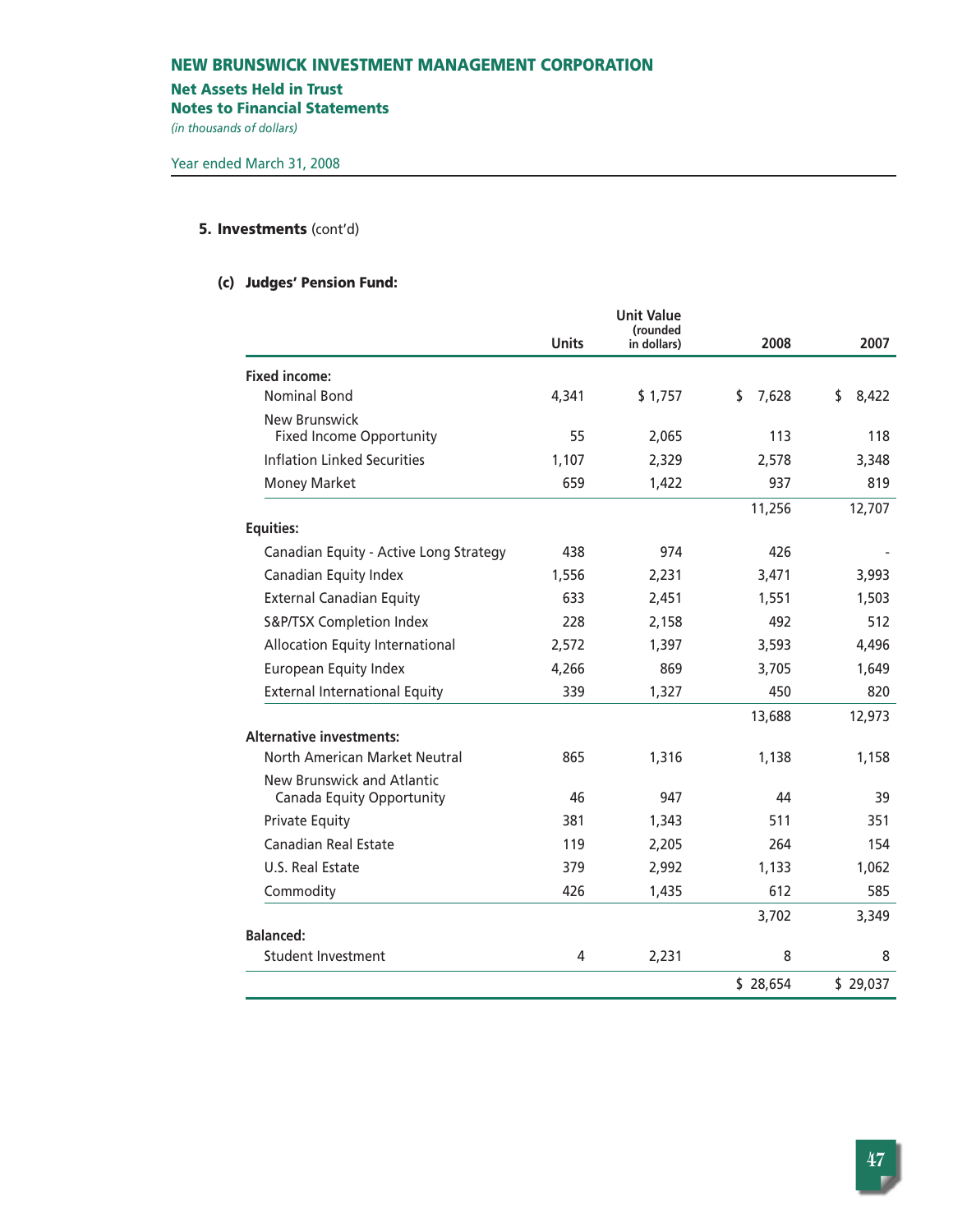## **Net Assets Held in Trust**

**Notes to Financial Statements**

*(in thousands of dollars)* 

#### **6. Investment Risk Management**

Investments are subject to many risk factors. Risk management relates to the understanding and active management of risks associated with all areas of the business and the associated operating environment. Investments are primarily exposed to foreign currency fluctuations, interest rate volatility, market and credit risk. NBIMC has set formal policies and procedures that establish an asset mix among equity and fixed income investments, that requires diversification of investments within categories, and set limits on the size of exposure to individual investments and counterparties. In addition, derivative financial instruments are used, where appropriate, to assist in the management of these risks.

**(a) Foreign Currency Risk:** Foreign currency exposure arises from a unit trust fund holding investments denominated in currencies other than the Canadian Dollar. Fluctuations in the relative value of the Canadian Dollar against these foreign currencies can result in a positive or a negative effect on the fair value of investments. NBIMC mitigates this risk through the use of foreign exchange forward contracts (see also note 9).

The net underlying unhedged currency exposures as at March 31, 2008 are as follows:

|                                | 2008                |       | 2007                |       |
|--------------------------------|---------------------|-------|---------------------|-------|
| Currency                       | <b>Net Exposure</b> | $\%$  | <b>Net Exposure</b> | $\%$  |
| <b>United States Dollar</b>    | \$<br>(2,358)       |       | \$<br>15,721        | 0.3   |
| Euro                           | (27, 660)           | (0.6) | (59, 356)           | (1.3) |
| Japanese Yen                   | 123,215             | 2.6   | 1,367               |       |
| <b>British Pound Sterling</b>  | (15, 483)           | (0.3) | (39, 856)           | (0.8) |
| Swiss Frank                    | (4, 548)            | (0.1) | (13, 656)           | (0.3) |
| Danish Kroner                  | (2, 382)            | (0.1) | (1, 131)            |       |
| Norwegian Kroner               | (1,521)             |       | (2,626)             | (0.1) |
| Swedish Kroner                 | (3,576)             | (0.1) | (6, 311)            | (0.1) |
| Other                          | 57,669              | 1.2   |                     |       |
| <b>Net Unhedged Currencies</b> | 123,356             | 2.6   | 105,848             | (2.3) |
| Canadian Dollar                | 4,597,110           | 97.4  | 4,807,407           | 102.3 |
| <b>Net Assets</b>              | \$4,720,466         | 100.0 | \$4,701,559         | 100.0 |

#### **Public Service Superannuation Fund**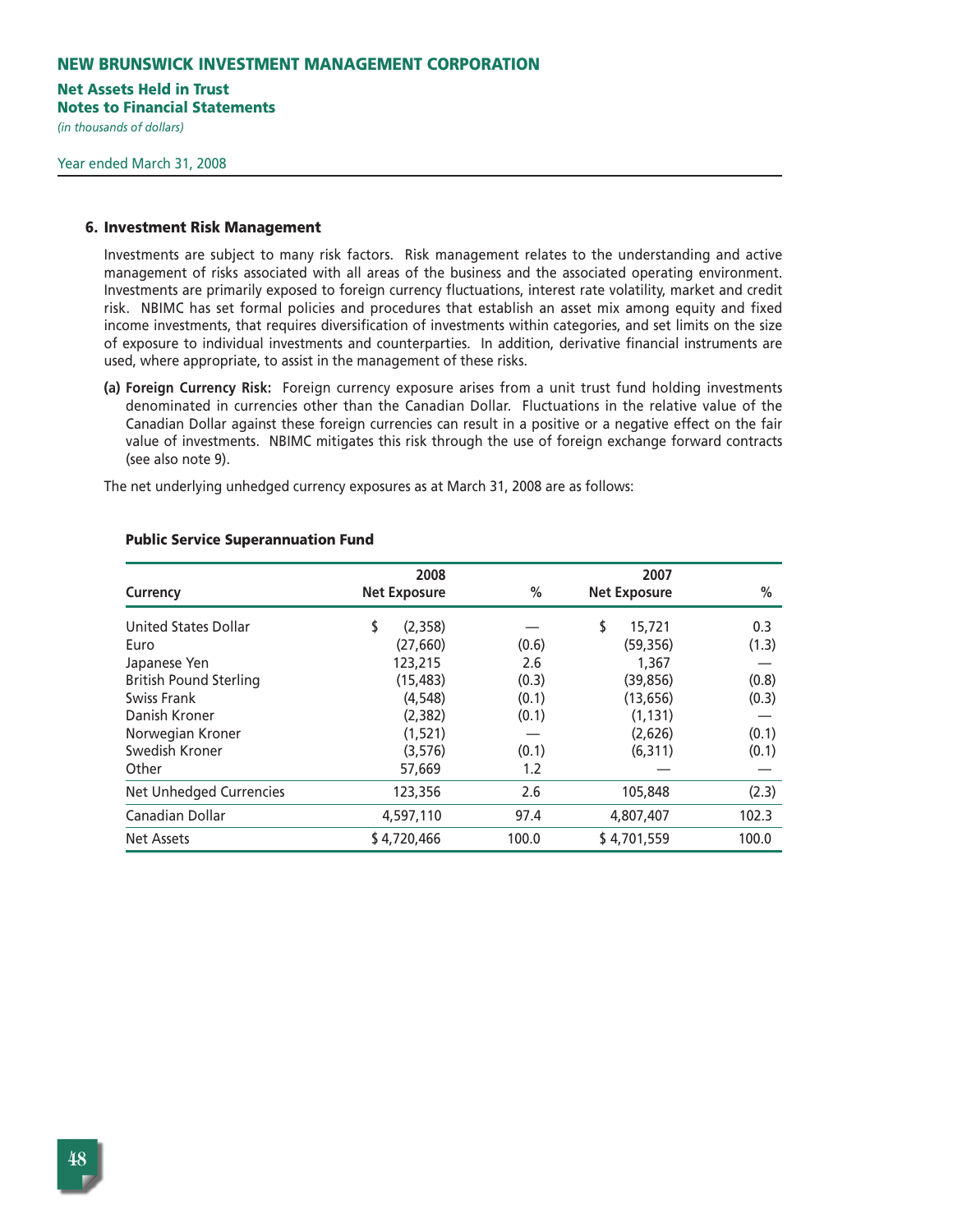#### **Net Assets Held in Trust**

**Notes to Financial Statements**

*(in thousands of dollars)* 

#### **6. Investment Risk Management** (cont'd)

## **Teachers' Pension Fund**

| <b>Currency</b>                | 2008<br><b>Net Exposure</b> | %     | 2007<br><b>Net Exposure</b> | $\%$  |
|--------------------------------|-----------------------------|-------|-----------------------------|-------|
| United States Dollar           | \$<br>(2,617)               | (0.1) | \$<br>13,245                | 0.3   |
| Euro                           | (23, 352)                   | (0.6) | (50,312)                    | (1.2) |
| Japanese Yen                   | 99,695                      | 2.5   | 1,082                       |       |
| <b>British Pound Sterling</b>  | (13, 162)                   | (0.3) | (33,910)                    | (0.8) |
| Swiss Frank                    | (3,844)                     | (0.1) | (11, 556)                   | (0.3) |
| Danish Kroner                  | (1, 991)                    | (0.1) | (957)                       |       |
| Norwegian Kroner               | (1,282)                     |       | (2,222)                     | (0.1) |
| Swedish Kroner                 | (2,999)                     | (0.1) | (5,340)                     | (0.1) |
| Other                          | 46,623                      | 1.2   |                             |       |
| <b>Net Unhedged Currencies</b> | 97,071                      | 2.4   | 89,970                      | (2.2) |
| Canadian Dollar                | 3,841,100                   | 97.6  | 4,068,505                   | 102.2 |
| Net Assets                     | \$3,938,171                 | 100.0 | \$3,978,535                 | 100.0 |
|                                |                             |       |                             |       |

## **Judges' Superannuation Fund**

|                                | 2008 |                     | 2007  |    |                     |       |
|--------------------------------|------|---------------------|-------|----|---------------------|-------|
| Currency                       |      | <b>Net Exposure</b> | $\%$  |    | <b>Net Exposure</b> | %     |
| <b>United States Dollar</b>    | \$   | (14)                |       | \$ | 97                  | 0.3   |
| Euro                           |      | (168)               | (0.6) |    | (367)               | (1.3) |
| Japanese Yen                   |      | 748                 | 2.6   |    | 8                   |       |
| <b>British Pound Sterling</b>  |      | (94)                | (0.3) |    | (246)               | (0.8) |
| Swiss Frank                    |      | (28)                | (0.1) |    | (84)                | (0.3) |
| Danish Kroner                  |      | (14)                | (0.1) |    | (7)                 |       |
| Norwegian Kroner               |      | (9)                 |       |    | (16)                | (0.1) |
| Swedish Kroner                 |      | (22)                | (0.1) |    | (39)                | (0.1) |
| Other                          |      | 350                 | 1.2   |    |                     |       |
| <b>Net Unhedged Currencies</b> |      | 749                 | 2.6   |    | 654                 | (2.3) |
| Canadian Dollar                |      | 27,905              | 97.4  |    | 29,691              | 102.3 |
| <b>Net Assets</b>              | \$   | 28.654              | 100.0 |    | 29.037              | 100.0 |

**(b) Interest Rate Risk:** Interest rate risk refers to the effect on the market value of the unit trust fund's investments due to fluctuation of interest rates. The fixed income portfolio has guidelines on duration and distribution, which are designed to mitigate the risk of interest rate volatility.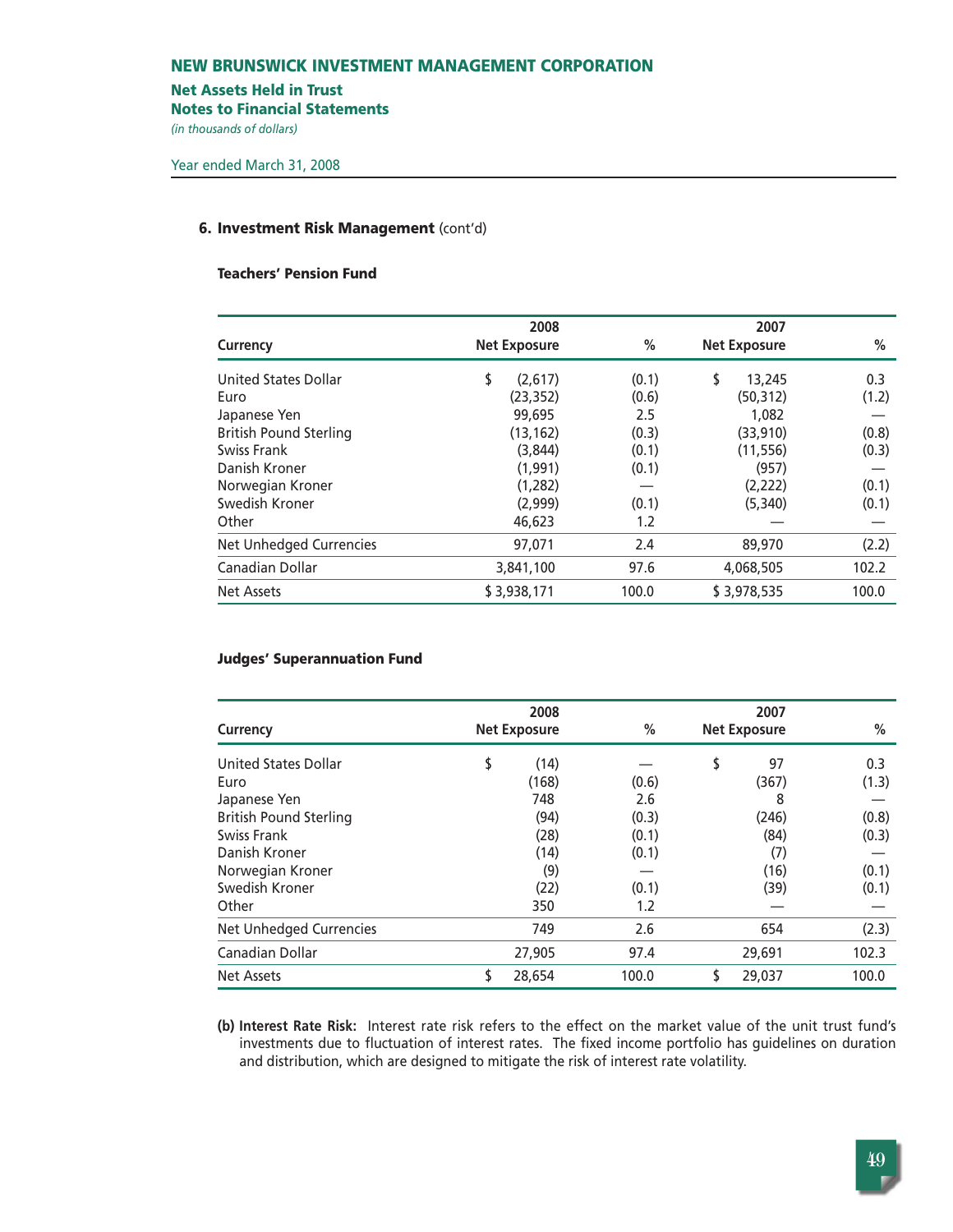#### **Net Assets Held in Trust**

**Notes to Financial Statements**

*(in thousands of dollars)* 

#### **6. Investment Risk Management** (cont'd)

**(c) Market Risk:** Market risk is the risk that the value of an investment will fluctuate as a result of changes in market prices whether those changes are caused by factors specific to the individual investment or factors affecting all securities traded in the market. NBIMC's policy is to invest in a diversified portfolio of investments, based on criteria established in their Investment Policies and Investment Procedures Manual, and may utilize derivative contracts that are designed to mitigate the impact of market risk.

NBIMC conducts certain of its investment activities on behalf of the Funds by trading through broker channels on regulated exchanges and in the over the counter market. Investment strategies may involve the use of financial derivatives such as forward foreign exchange contracts or total return swaps. Investment strategies also include "market neutral" strategies whereby an investment in a long position in one stock is matched with a short position in another stock, typically within the same industry sector. Brokers typically require that collateral be pledged against potential market fluctuations when trading in derivative financial instruments or when shorting security positions. The Statement of Investment Policy for each Fund precludes the use of leverage in the investment portfolio. Accordingly, to the extent that there is market exposure from derivative investments, the Funds will hold cash underlay equal to the amount of market exposure. Market neutral strategies mitigate market risk through adherence to maximum investment limits and stop loss constraints, supported by cash underlay.

As at March 31, 2008 the fair value of securities that have been deposited or pledged with various financial institutions as collateral or margin are as follows:

|                                                                                                    | 2008                      | 2007                      |
|----------------------------------------------------------------------------------------------------|---------------------------|---------------------------|
| Public Service Superannuation Fund<br><b>Teachers' Pension Fund</b><br>Judges' Superannuation Fund | 138,600<br>122,059<br>841 | 140,943<br>128,187<br>870 |
|                                                                                                    | \$ 261,500                | 270,000                   |

**(d) Credit Risk:** The Funds are exposed to credit-related risk in the event a security counterparty defaults or becomes insolvent. NBIMC has established investment criteria which are designed to manage credit risk by establishing limits to credit exposure from individual corporate entities. The carrying value of the investment portfolios represent the maximum credit exposure as of March 31, 2008 (see note 5). This also applies to other assets as they have a short term to settlement.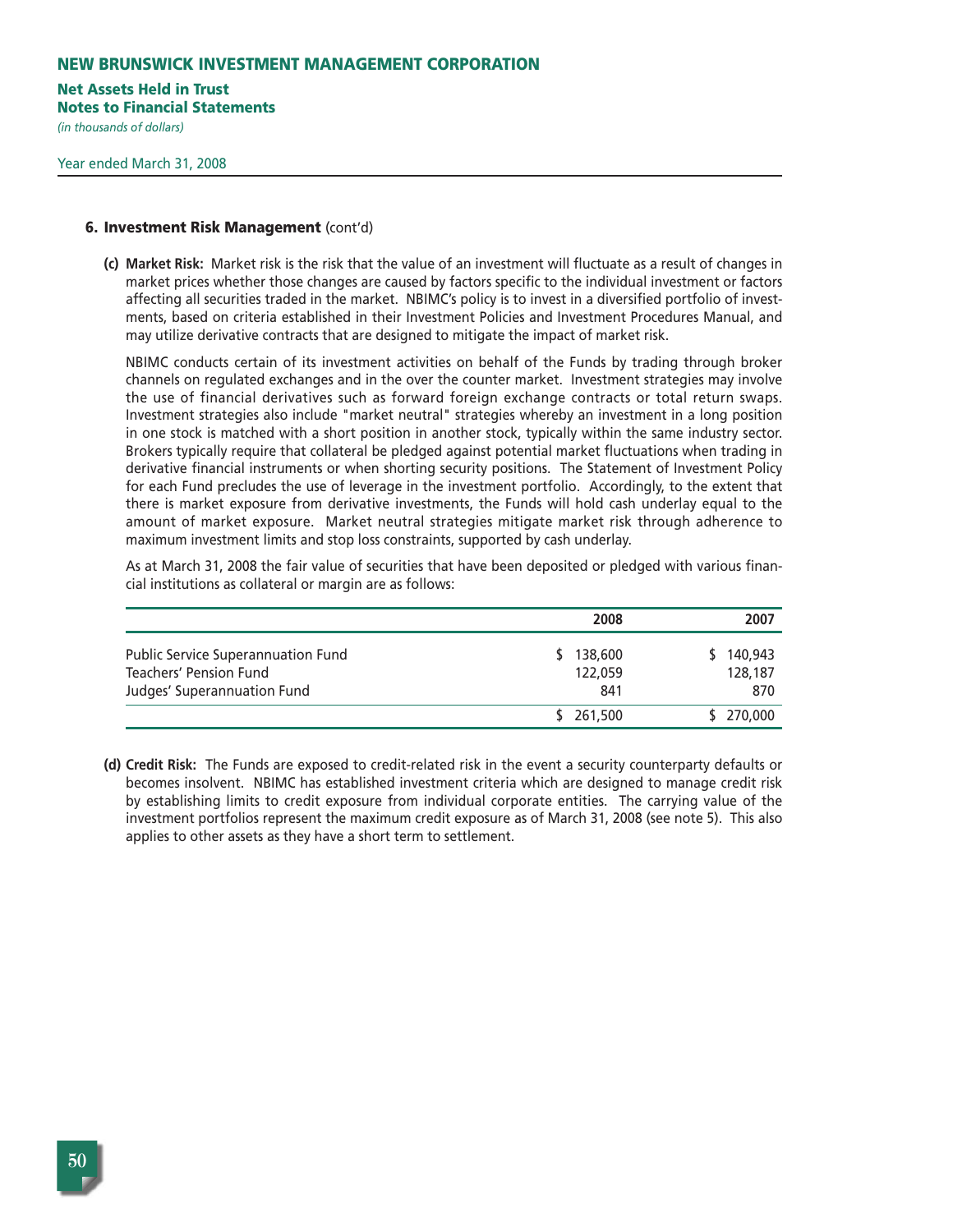## **Net Assets Held in Trust**

**Notes to Financial Statements**

*(in thousands of dollars)* 

## **7. Investment income**

## **(a) Public Service Superannuation Fund:**

|                                                                | 2008             | 2007         |  |
|----------------------------------------------------------------|------------------|--------------|--|
| <b>Fixed income:</b>                                           |                  |              |  |
| <b>Nominal Bond</b>                                            | \$<br>84,553     | \$<br>72,097 |  |
| New Brunswick Fixed Income Opportunity                         | 1,529            | 1,150        |  |
| <b>Inflation Linked Securities</b>                             | 22,002           | 1,494        |  |
| <b>Money Market</b>                                            | 4,724            | 5,976        |  |
|                                                                | 112,808          | 80,717       |  |
| <b>Equities:</b>                                               |                  |              |  |
| Canadian Equity - Active Long Strategy                         | (1,868)          |              |  |
| Canadian Equity Index                                          | 43,603           | 89,976       |  |
| <b>External Canadian Equity</b>                                | 10,545           | 27,188       |  |
| S&P/TSX Completion Index                                       | (2,324)          | 9,539        |  |
| <b>Allocation Equity International</b>                         | (98, 371)        | 93,321       |  |
| <b>EAFE Equity Index</b>                                       | (48, 357)        | 2,066        |  |
| <b>External International Equity</b>                           | (16, 756)        | 20,423       |  |
|                                                                | (113, 528)       | 242,513      |  |
| <b>Alternative investments:</b>                                |                  |              |  |
| North American Market Neutral                                  | 15,522<br>14,100 |              |  |
| New Brunswick and Atlantic Canada<br><b>Equity Opportunity</b> | 700              | (86)         |  |
| <b>Private Equity</b>                                          | 17,002           | 7,111        |  |
| Canadian Real Estate                                           | 3,801            | 10,930       |  |
| U.S. Real Estate                                               | (30, 182)        | 30,683       |  |
| Commodity                                                      | 26,238           | (7, 376)     |  |
|                                                                | 33,081           | 55,362       |  |
| <b>Balanced:</b>                                               |                  |              |  |
| <b>Student Investment</b>                                      | 67               | 87           |  |
|                                                                | \$<br>32,428     | \$ 378,679   |  |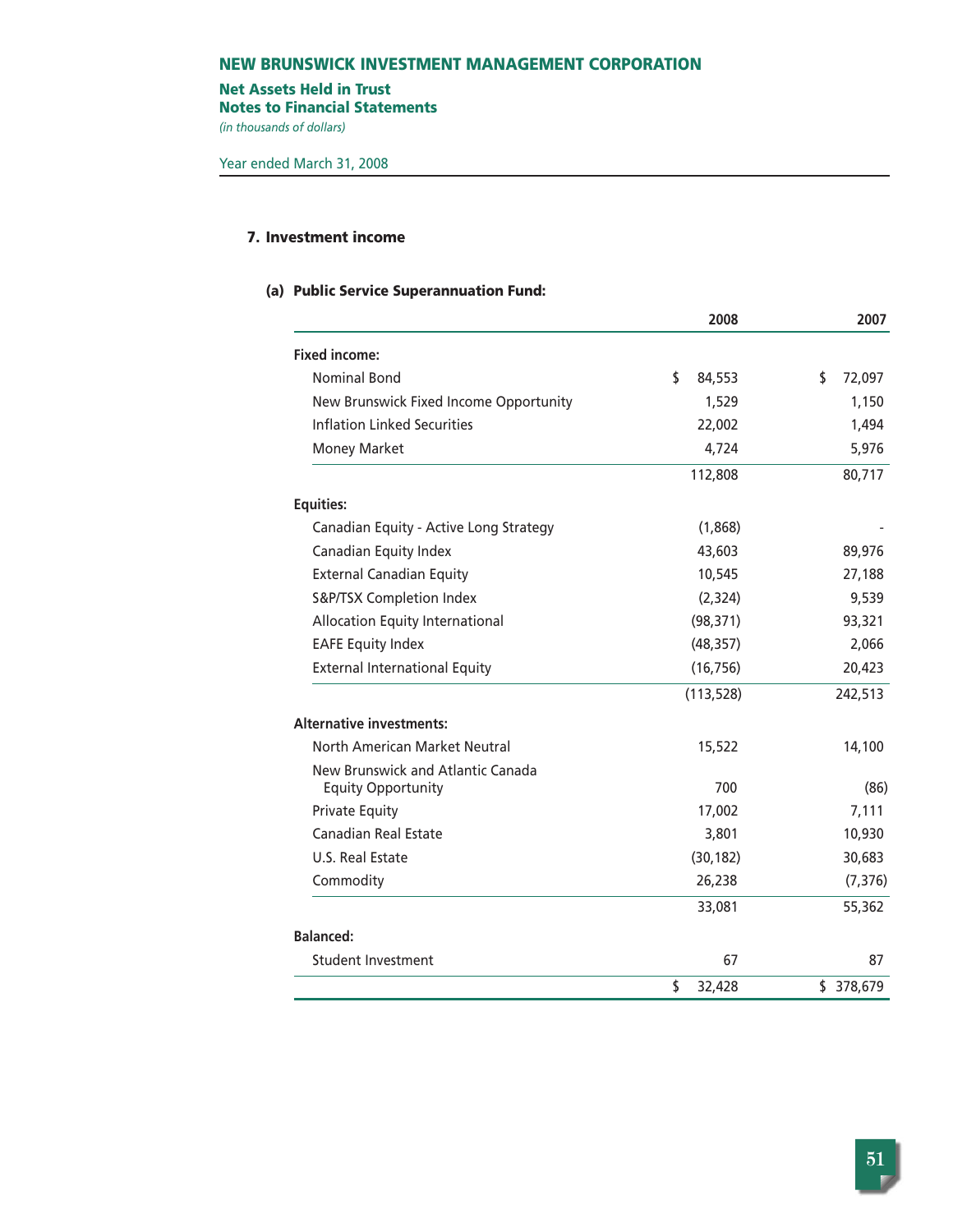## **Net Assets Held in Trust**

**Notes to Financial Statements**

*(in thousands of dollars)* 

## **7. Investment income** (cont'd)

### **(b) Teachers' Pension Fund:**

|                                        | 2008                | 2007          |  |
|----------------------------------------|---------------------|---------------|--|
| <b>Fixed income:</b>                   |                     |               |  |
| <b>Nominal Bond</b>                    | \$<br>71,862        | \$<br>63,800  |  |
| New Brunswick Fixed Income Opportunity | 1,281               | 984           |  |
| <b>Inflation Linked Securities</b>     | 19,037              | 1,336         |  |
| <b>Money Market</b>                    | 3,872               | 5,233         |  |
|                                        | 96,052              | 71,353        |  |
| <b>Equities:</b>                       |                     |               |  |
| Canadian Equity - Active Long Strategy | (1, 535)            |               |  |
| Canadian Equity Index                  | 34,606              | 71,593        |  |
| <b>External Canadian Equity</b>        | 9,036               | 23,208        |  |
| S&P/TSX Completion Index               | (1,898)             | 8,124         |  |
| Allocation Equity International        | (78, 141)<br>75,945 |               |  |
| <b>EAFE Equity Index</b>               | (39, 285)           | 1,757         |  |
| <b>External International Equity</b>   | (13, 963)           | 17,467        |  |
|                                        | (91, 180)           | 198,094       |  |
| <b>Alternative investments:</b>        |                     |               |  |
| <b>North American Market Neutral</b>   | 13,087              | 12,043        |  |
| New Brunswick and Atlantic Canada      |                     |               |  |
| <b>Equity Opportunity</b>              | 587                 |               |  |
| <b>Private Equity</b>                  | 14,286              | 6,054         |  |
| Canadian Real Estate                   | 3,171               | 9,339         |  |
| U.S. Real Estate                       | (27, 611)           | 26,281        |  |
| Commodity                              | 22,013              | (6, 332)      |  |
|                                        | 25,533              | 47,313        |  |
| <b>Balanced:</b>                       |                     |               |  |
| <b>Student Investment</b>              | 73                  | 93            |  |
|                                        | \$<br>30,478        | \$<br>316,853 |  |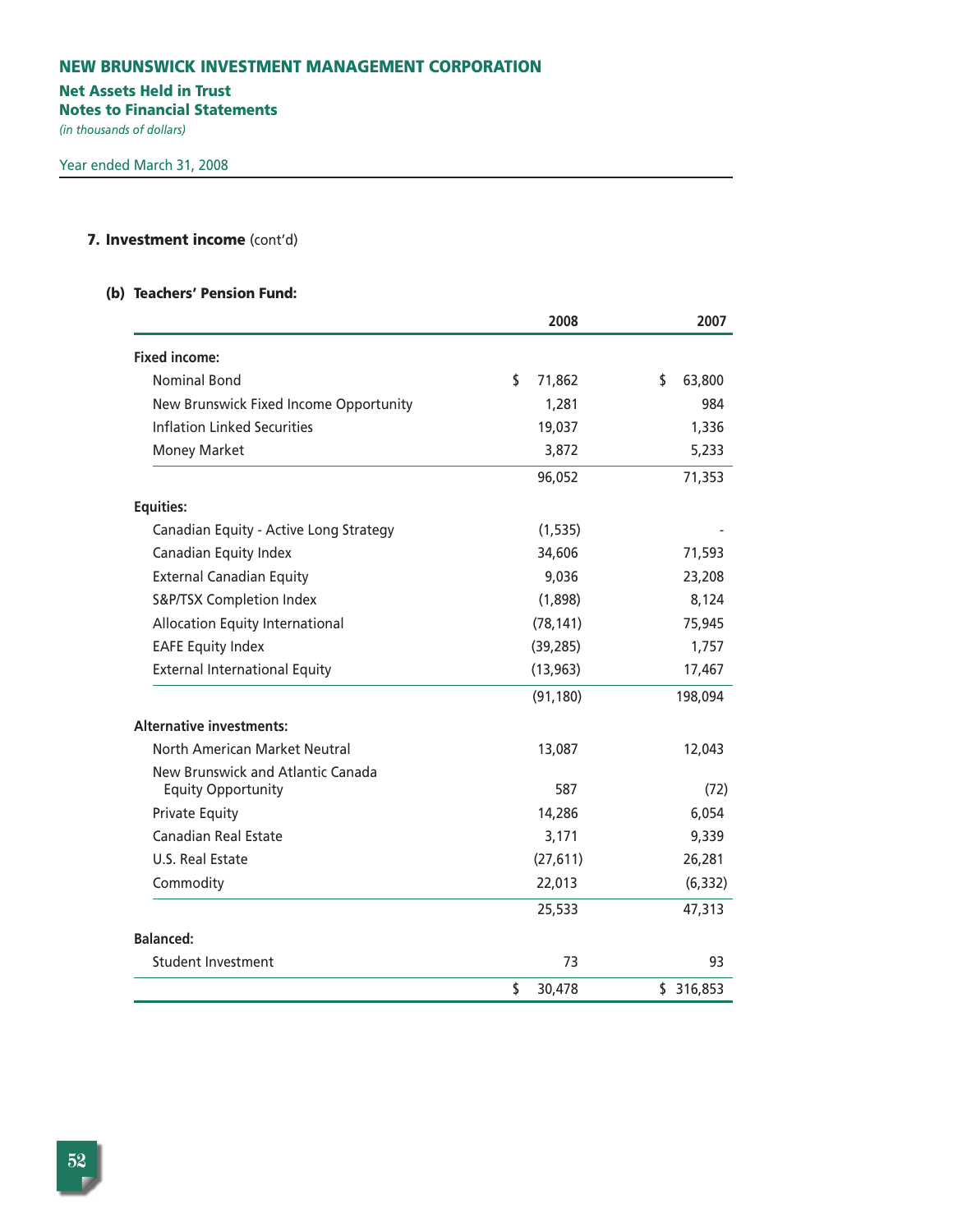#### **Net Assets Held in Trust**

**Notes to Financial Statements**

*(in thousands of dollars)* 

#### **7. Investment income** (cont'd)

#### **(c) Judges' Superannuation Fund:**

|                                        | 2008      | 2007        |  |
|----------------------------------------|-----------|-------------|--|
| <b>Fixed income:</b>                   |           |             |  |
| <b>Nominal Bond</b>                    | \$<br>516 | \$<br>449   |  |
| New Brunswick Fixed Income Opportunity | 9         | 7           |  |
| <b>Inflation Linked Securities</b>     | 134       | 9           |  |
| <b>Money Market</b>                    | 29        | 38          |  |
|                                        | 688       | 503         |  |
| <b>Equities:</b>                       |           |             |  |
| Canadian Equity - Active Long Strategy | (12)      |             |  |
| Canadian Equity Index                  | 269       | 555         |  |
| <b>External Canadian Equity</b>        | 66        | 167         |  |
| S&P/TSX Completion Index               | (14)      | 59          |  |
| Allocation Equity International        | (599)     | 576         |  |
| <b>EAFE Equity Index</b>               | (294)     | 13          |  |
| <b>External International Equity</b>   | (102)     | 128         |  |
|                                        | (686)     | 1,498       |  |
| <b>Alternative investments:</b>        |           |             |  |
| North American Market Neutral          | 95        | 88          |  |
| New Brunswick and Atlantic Canada      |           |             |  |
| <b>Equity Opportunity</b>              | 4         |             |  |
| <b>Private Equity</b>                  | 104       | 45          |  |
| <b>Canadian Real Estate</b>            | 23        | 68          |  |
| U.S. Real Estate                       | (185)     | 191         |  |
| Commodity                              | 161       | (46)        |  |
|                                        | 202       | 346         |  |
| <b>Balanced:</b>                       |           |             |  |
| Student Investment                     | 1         | 1           |  |
|                                        | \$<br>205 | \$<br>2,348 |  |

## **8. Accounts payable and accrued liabilities**

Included in accounts payable and accrued liabilities of the three combined trust funds, is \$3,277 (2007- \$2,900) due to NBIMC.